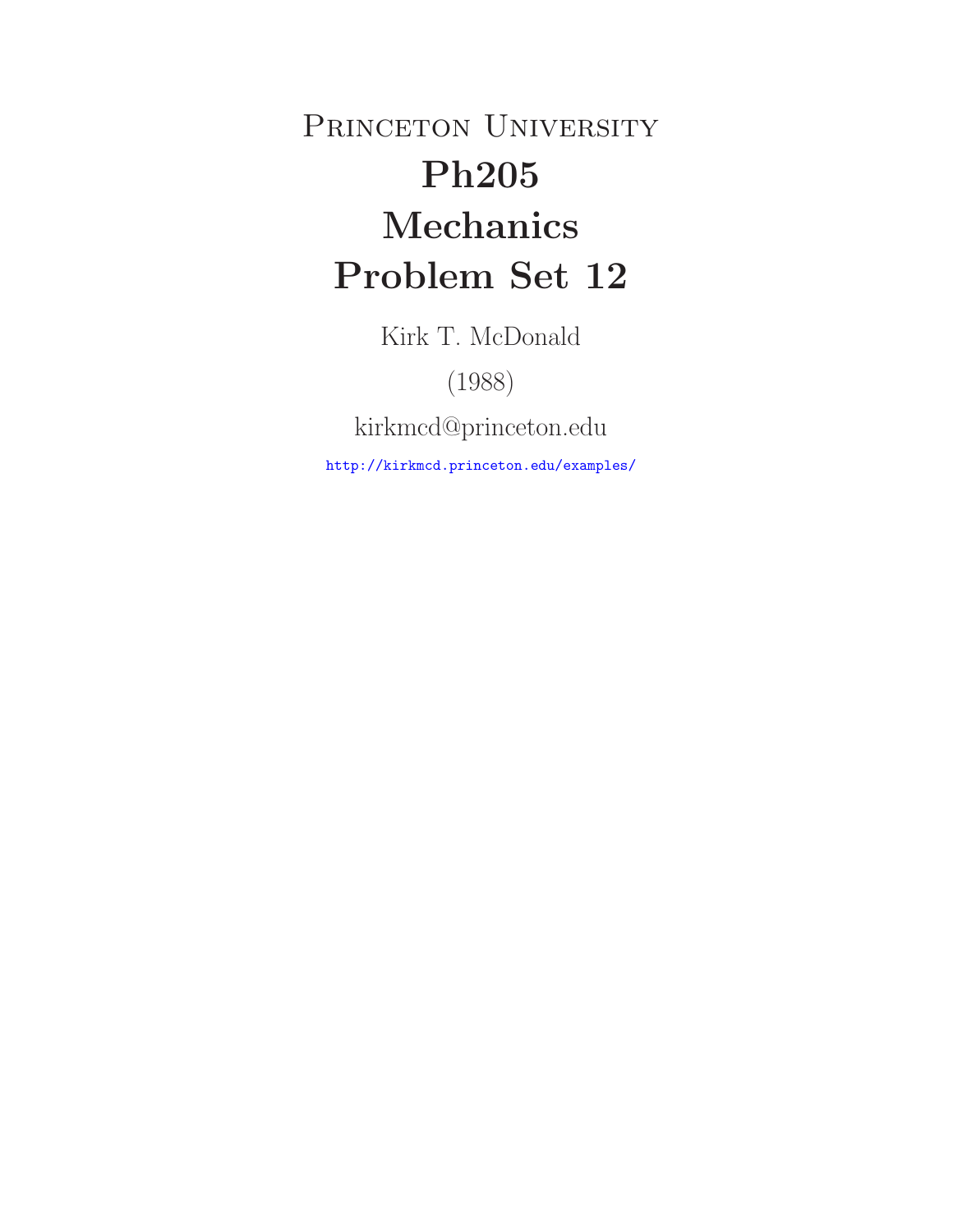1. Recall Prob. 7, Set 11, http://kirkmcd.princeton.edu/examples/Ph205/ph205set12.pdf.

A string of mass m and length l has both ends fixed, and mass M is attached at distance *b* from one end.

Find the shift in the angular frequency of the  $n<sup>th</sup>$  (transverse) normal mode using Rayleigh's perturbation method (pp. 235-237 of

http://kirkmcd.princeton.edu/examples/Ph205/ph205l22.pdf.)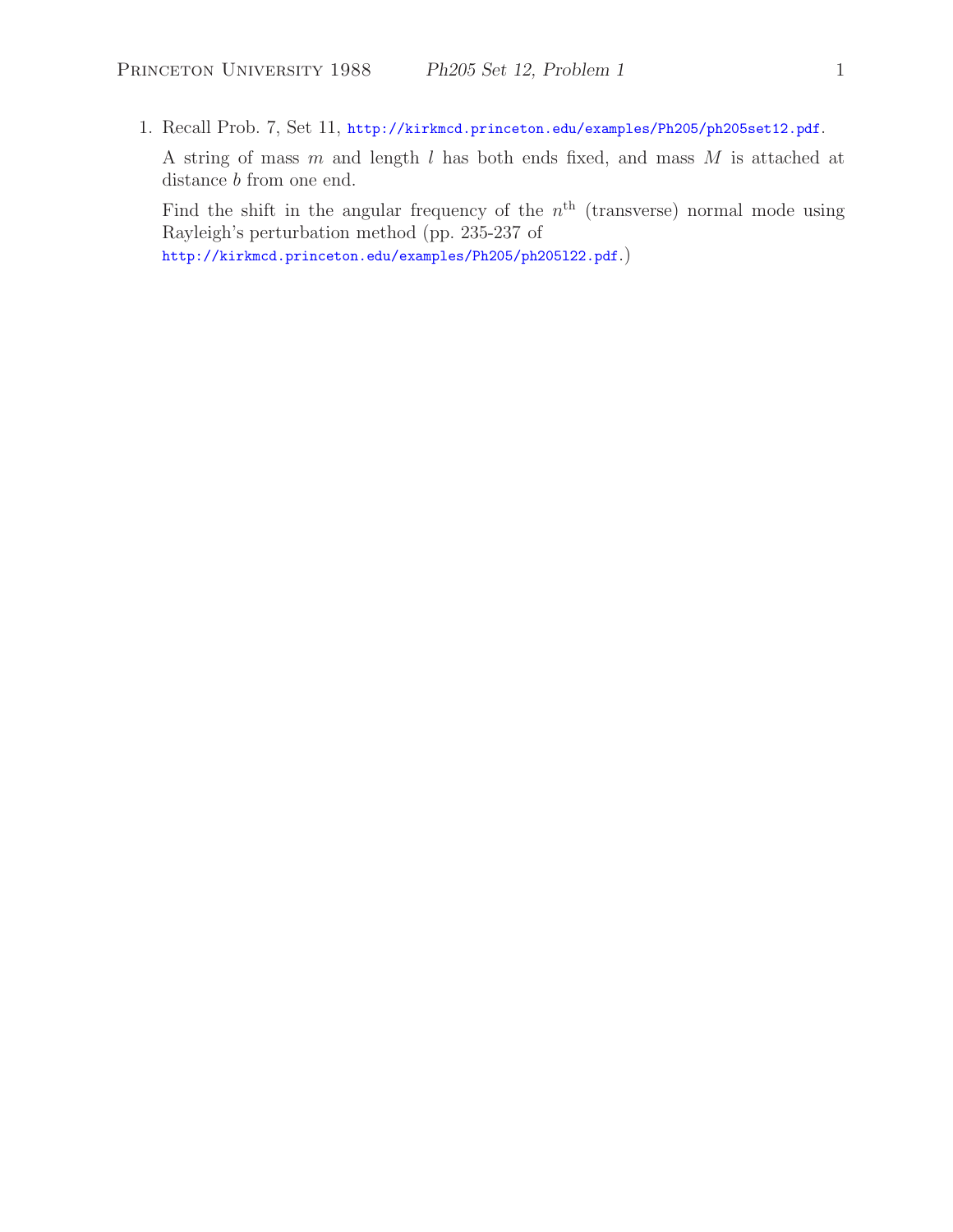2. A string is stretched with tension T between fixed points  $x = 0$  and l. It has linear mass density,

$$
\rho(x) = \begin{cases} \rho_0 + \epsilon & (0 < x < b), \\ \rho_0 - \epsilon & (b < x < l). \end{cases}
$$
 (1)

That is, it is made of two strings of different densities, joined at  $x = b$ .

(a) Solve the transverse wave equations for each substring separately, and match solutions at  $x = b$  to show that the normal modes have angular frequencies  $\Omega$ related by,

$$
c_1 \tan \frac{\Omega b}{c_1} = -c_2 \tan \frac{\Omega (l-b)}{c_2}, \quad \text{where} \quad c_i = \sqrt{\frac{T}{\rho_0 \pm \epsilon}}, \quad (2)
$$

is the wave velocity on string  $i$ .

This result is "exact", but not very transparent.

(b) Use Rayleigh's perturbation method to find the shift in angular frequencies relative to the case of  $\epsilon = 0$ .

Note that if  $b = l/2$  there is no shift in frequencies — a simple result not readily apparent from part (a).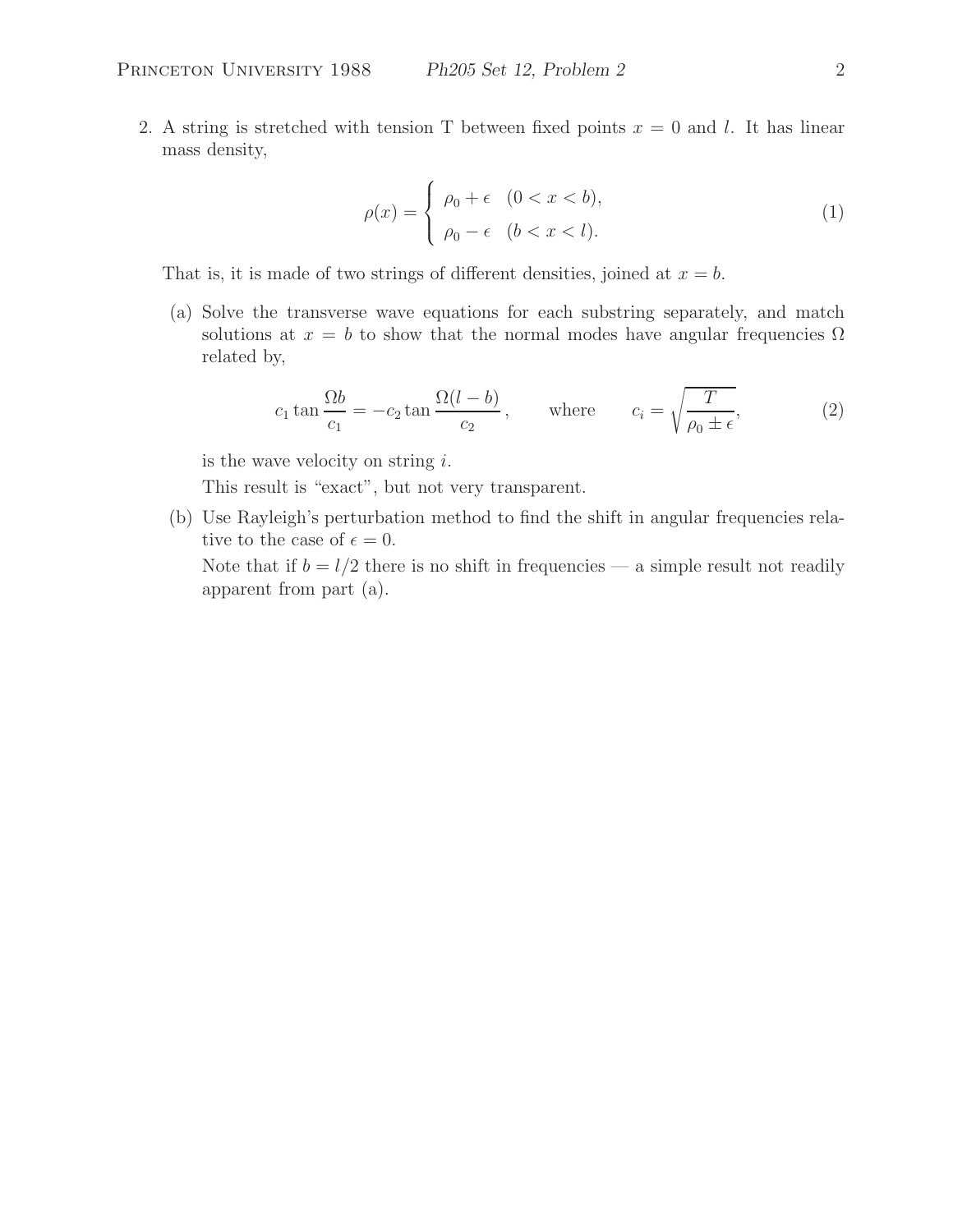### 3. **Planetary String Theory.**

A string of linear mass density  $\rho$  is stretched with tension T around the equator of a sphere of radius a.

Consider transverse oscillations of the string, which slides without friction on the surface of the sphere, but somehow does not slip off it.



Let  $\theta(\phi, t)$  be the angular displacement of the string. Use Lagrange's method to find the equation of motion. *Be careful about dimensions, and remember that the string always lies on the surface of the sphere.*

The normal modes have the form  $\theta = \theta_n \cos(n\phi) \cos(\omega_n t)$ . Show that,

$$
\omega_n^2 = \frac{T}{\rho a^2} (n^2 - 1).
$$
 (3)

If  $n = 0$ , the string would pop off the sphere; for  $n = 1$  the string is not stretched and there is no oscillation.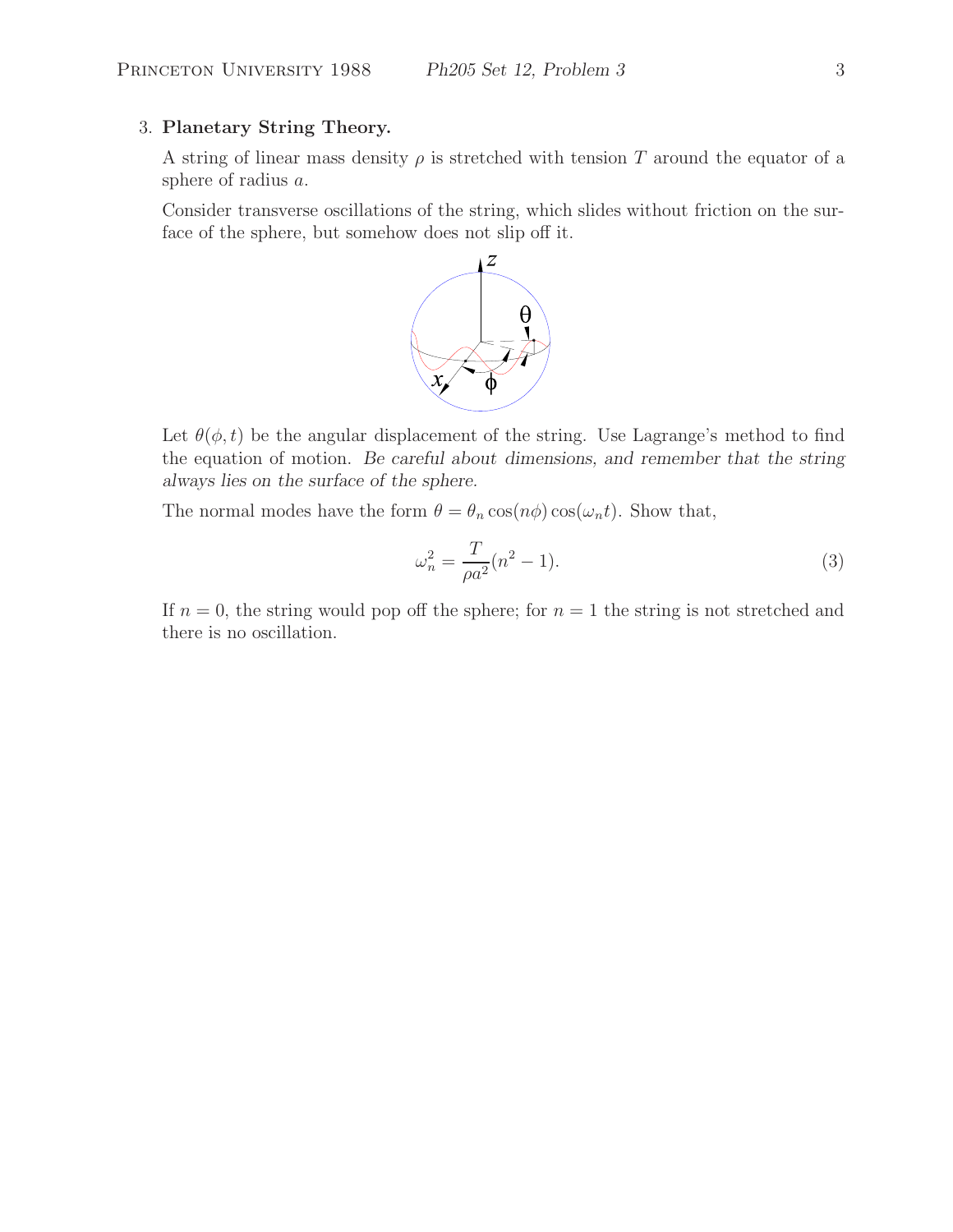## 4. **Transverse Waves on an Inelastic Vertical String**

What are the frequencies of small transverse oscillations in a vertical plane of an inelastic string of length l and linear mass density  $\lambda$  whose upper point is fixed at a point in a uniform gravitational field of strength  $q$ ?

With  $y$  as the upward distance from the bottom of the string when at rest, deduce the equation of motion for (small) transverse displacements  $s(y, t)$ , and change variables to  $x = \sqrt{y}$  to arrive at a version of Bessel's equation,

$$
\frac{d^2s}{dx^2} + \frac{1}{x}\frac{ds}{dx} + \frac{4\omega^2}{g}s = 0,
$$
\n(4)

for oscillations with angular frequency  $\omega$ .

Estimate the lowest oscillation frequency via Rayleigh's energy method using, say, a trial waveform  $s(y) = l^p - y^p$  for y measured upwards from the lower end of the string, where  $p$  is to be optimized.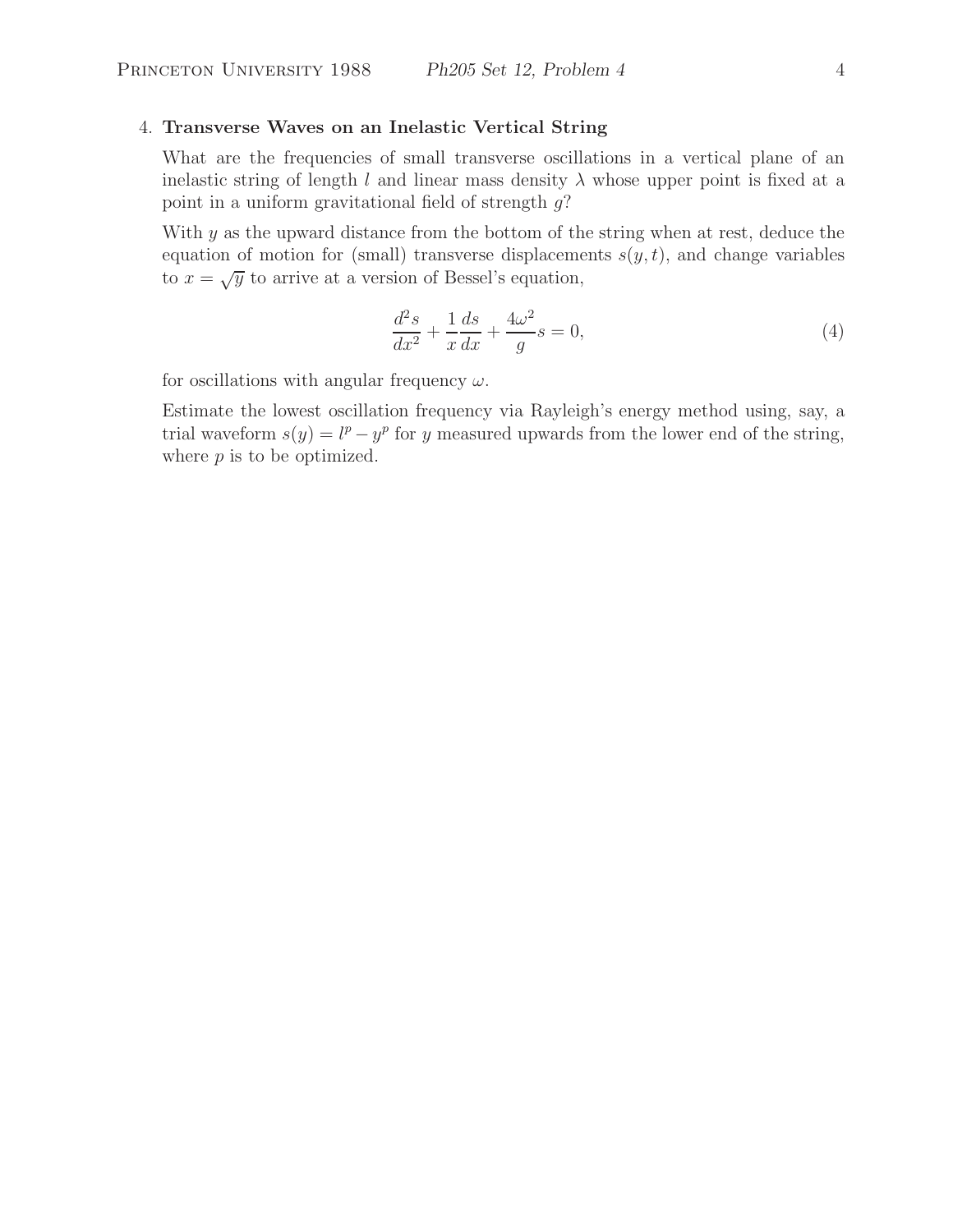## 5. **Transverse Waves on an Inelastic Rotating String**

What are the frequencies of small oscillations of an inelastic string of length l and linear mass density  $\lambda$  that is constrained to move on a plane which rotates at angular velocity  $\Omega$  about a fixed axis in that plane, with one end of the string connected to a point on that axis?

For  $x =$  outward distance from the axis for the string at equilibrium, and  $z = x/l$ , show that the equation of motion for oscillations of the form  $s(x, t) = f(x) \cos \omega t$  is Legendre's equation,

$$
\frac{d}{dz}\left[ (1-z^2)\frac{df}{dz} \right] + \frac{2\omega^2}{\Omega^2}f = 0.
$$
\n(5)

*Gravity can be neglected in this problem. Also,*  $\Omega l \ll c$ , where *c is the speed of light.*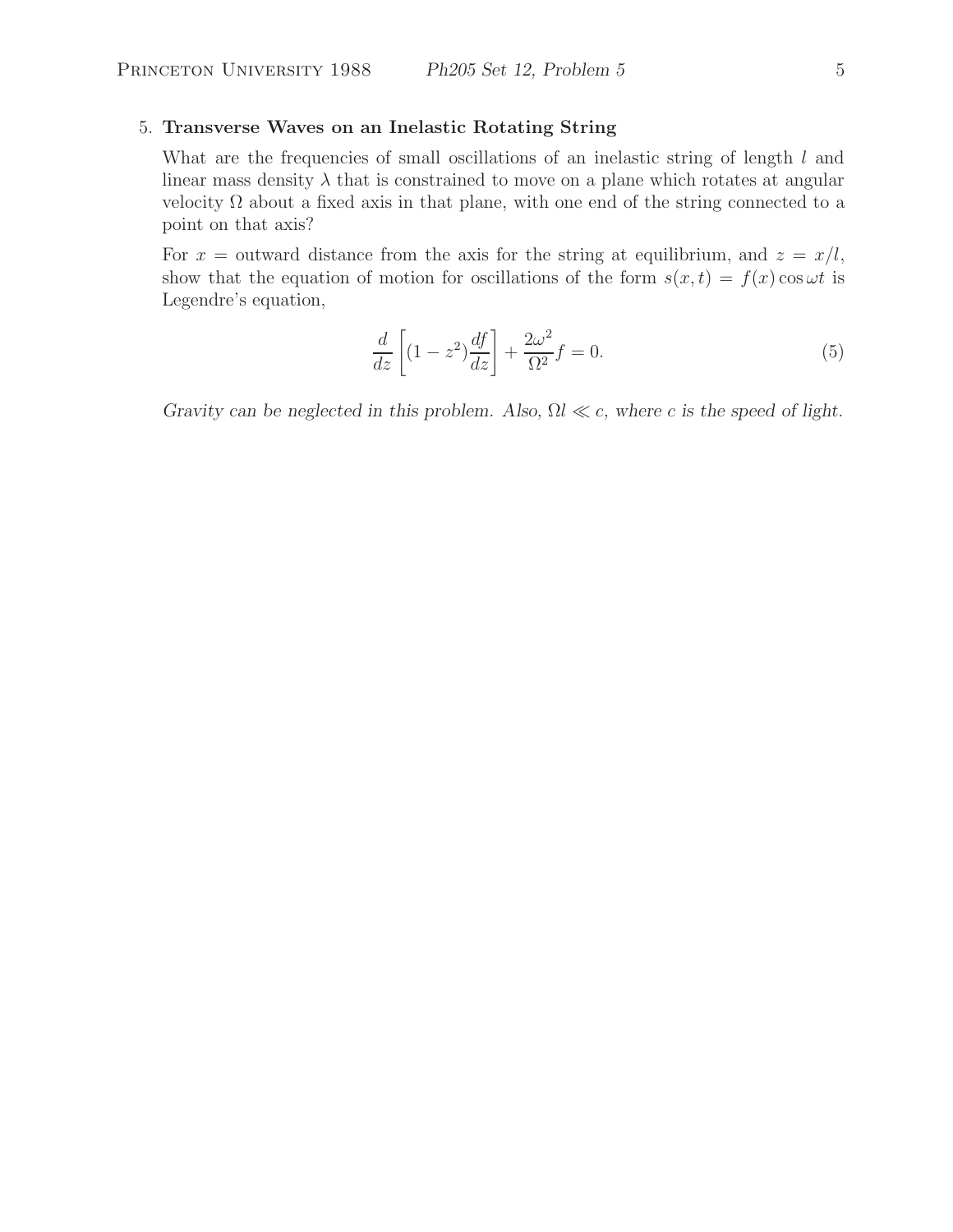6. Approximate the lowest angular frequency  $\omega$  of transverse vibrations of a bar that is clamped at one end, with the other end free, using Rayleigh's energy method.

A brilliant guess of Rayleigh is that the shape  $f(x)$  is very nearly that which is the solution to the statics problem of pushing on the bar at a point at distance  $b$  from the clamped end. Then, for  $x > b$ , the bar remains straight, which satisfies the boundary condition at the free end.

To solve the statics problem, note that the transverse wave equation for the bar, p. 241 of http://kirkmcd.princeton.edu/examples/Ph205/ph205122.pdf, applies when  $\ddot{s} = 0$  the static limit. Show that in this case,

$$
f(x) = \begin{cases} 3bx^3 - x^2 & (0 < x < b), \\ 3b^2x - b^3 & (b < x < l). \end{cases}
$$
 (6)

Neglecting rotational kinetic energy in the wave equation, the resulting equation  $1/\omega^2 =$  $g(b)$  can be maximized to find lowest  $\omega$ , and the corresponding best choice for b.

*This leads to a cubic equation (which can be solved using Wolfram Alpha).*

*It turns out that*  $b = 4l/5$  *is about right, and that*  $\omega \approx 3.512 \text{cd}/l^2$ *, where*  $c^2 = AY/\rho$ *and*  $d^2 = I/\rho A^2$  *as on p. 241, Lecture 22 of the Notes.* 

*Hint:* show that  $KE = (\rho A \omega^2 b^4 / 4)(3l^3 - 3bl^2 + b^2l - 2b^3 / 35)$ .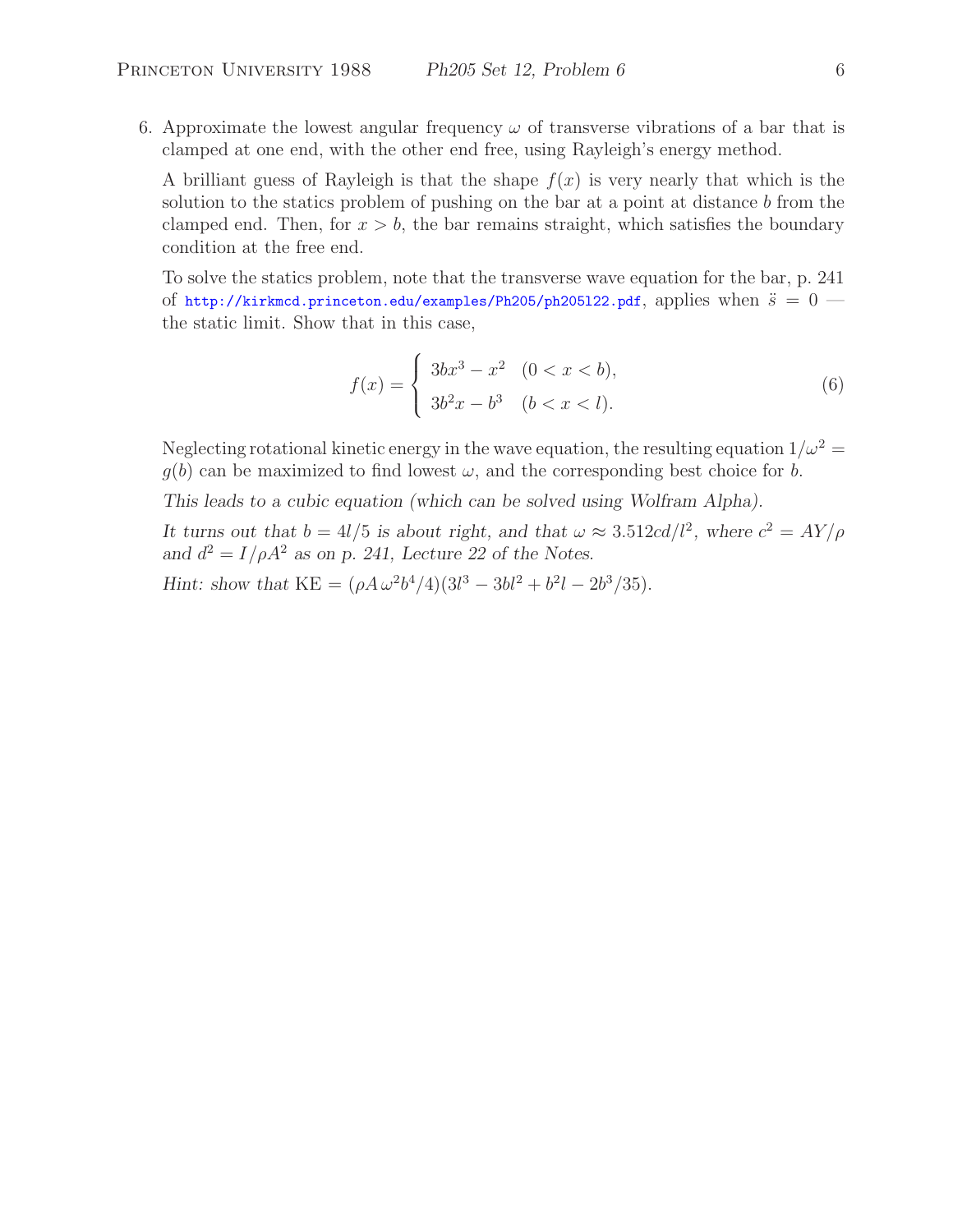7. An elastic ring whose centerline has radius  $r_0$  undergoes transverse vibrations in the plane of the ring, keeping the circumference,  $2\pi r_0$ , of the centerline constant.



The lowest mode is show on the right above.

During the vibration, a wedge-shaped element of the ring can move both radially and azimuthally, while deforming and rotating. Denoting the coordinates of the center of the deformed element as  $r + \delta r$  and  $\theta + \delta \theta$ , show that the condition on the centerline implies that  $\delta r = -r_0 d(\delta \theta)/d\theta$ , by noting that the length  $ds = r_0 d\theta$  of a small segment of the centerline does not change as the ring deforms.

Construct the Lagrangian of the system, with  $\theta$  as the independent variable, ignoring the (small) effects of kinetic energy of rotation, and of possible shearing motion. The potential energy associated with deformation of bar that is straight when undeformed, p. 239 of http://kirkmcd.princeton.edu/examples/Ph205/ph205l22.pdf, is approximately correct for the ring, but with an approximation to the radius of curvature, namely,

$$
\frac{1}{R} \approx \frac{1}{r} + \frac{d^2}{d\theta^2} \frac{1}{r} \,. \tag{7}
$$

Use Hamilton's principle to deduce the equation of motion, which should contain a  $6<sup>th</sup>$ derivative. For in-plane oscillatory modes of the form  $\delta\theta = \epsilon \cos n\theta \cos \omega t$ , show that the angular frequency obeys,

$$
\omega^2 = \frac{YI}{\rho^2 Ar_0^4} \frac{n^2 (n^2 - 1)^2}{n^2 + 1},\tag{8}
$$

where Y is Young's modulus of elasticity,  $I$  is the moment of inertia of a cross section of the ring about its midline (perpendicular to the paper in the figure above),<sup>1</sup>  $\rho$  is the (volume) mass density, and A is the area of the cross section.

The modes with  $n = 0$  and 1 are suppressed:  $n = 0 \Rightarrow$  rotation of the ring with no deformation;

 $n = 1 \Rightarrow$  translation of the ring with no deformation.

<sup>&</sup>lt;sup>1</sup>Many texts define their *I* to be our  $I/\rho$ .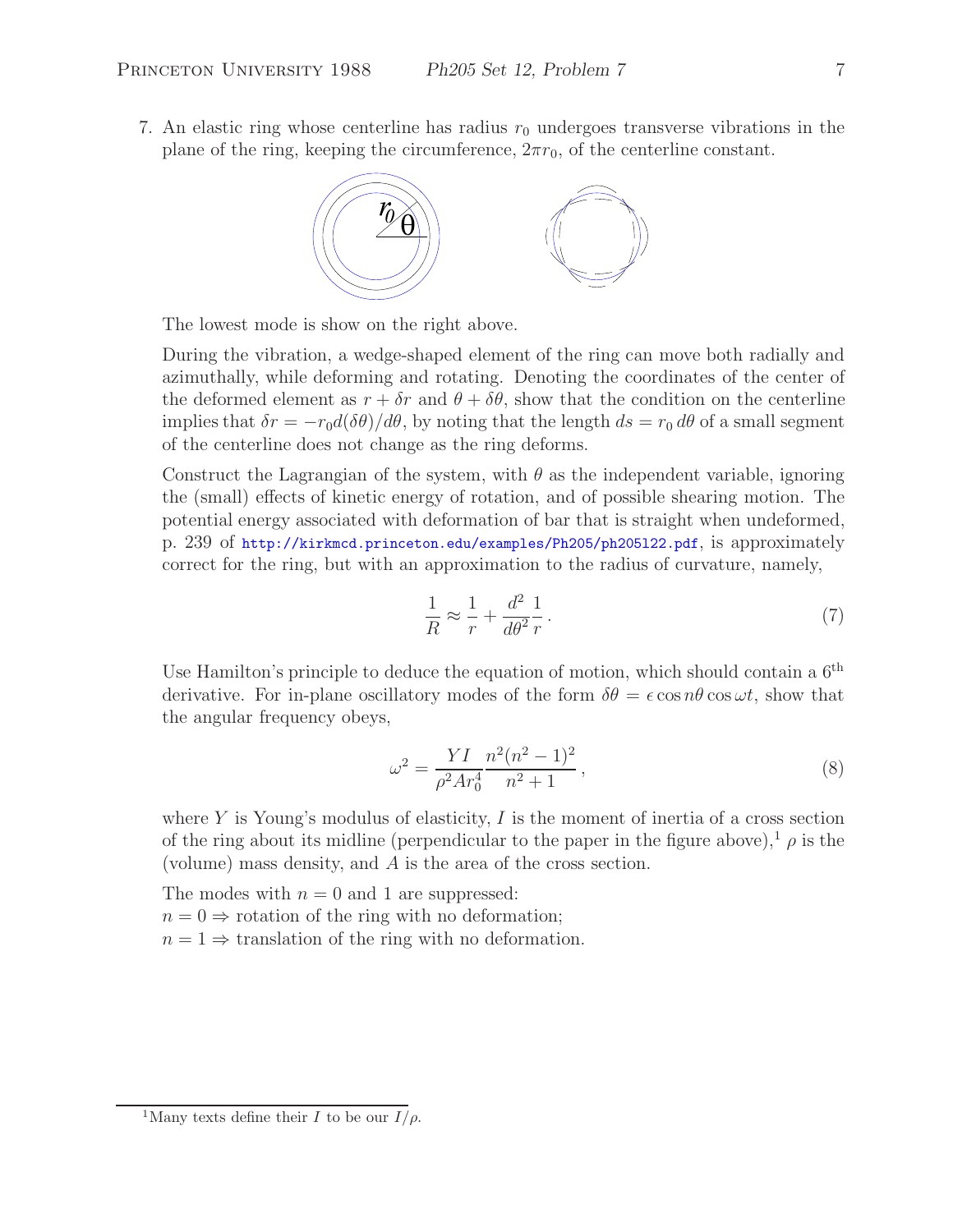8. Consider a square drum head of edge length l, mass density  $\rho_0$  per unit area and surface tension T. A small mass m is attached at  $(x, y)=(a, b)$  from one corner. What are the three lowest frequencies?



We can use Rayleigh's perturbation method if we know the form of the relevant unperturbed modes.

The form of the perturbed  $(1,1)$  mode is clear, but the  $(2,1)$  mode is degenerate with the (1,2). After the mass is added, the forms,

$$
f_{1,2} = \sin \frac{\pi x}{l} \sin \frac{2\pi y}{l}, \qquad f_{2,1} = \sin \frac{2\pi x}{l} \sin \frac{\pi y}{l}, \tag{9}
$$

are not normal modes any more.

The new normal modes are linear combinations of  $f_{1,2}$  and  $f_{2,1}$  such that mass m lies on the nodal curve of one of the modes,

$$
f_{2a} = \frac{Af_{1,2} + Bf_{2,1}}{\sqrt{A^2 + B^2}}, \qquad f_{2a} = \frac{Bf_{1,2} - Af_{2,1}}{\sqrt{A^2 + B^2}}, \qquad (10)
$$

Show that the perturbed angular frequencies are,

$$
\Omega_{1,1} \approx \omega_{1,1} \left( 1 - \frac{2m}{\rho_0 l^2} \sin^2 \frac{\pi a}{l} \sin^2 \frac{\pi b}{l} \right),\tag{11}
$$

$$
\Omega_{2a} = \omega_{1,2} = \omega_{2,1}, \tag{12}
$$

$$
\Omega_{2b} \approx \omega_{2,1} \left[ 1 - \frac{8m}{\rho_0 l^2} \sin^2 \frac{\pi a}{l} \sin^2 \frac{\pi b}{l} \left( \cos^2 \frac{\pi a}{l} + \cos^2 \frac{\pi b}{l} \right) \right],\tag{13}
$$

where the  $\omega_{i,j}$  are the unperturbed frequencies.

That is, the degeneracy has been broken by the perturbation.

*Rayleigh's method must be modified slightly to deal with degenerate modes.*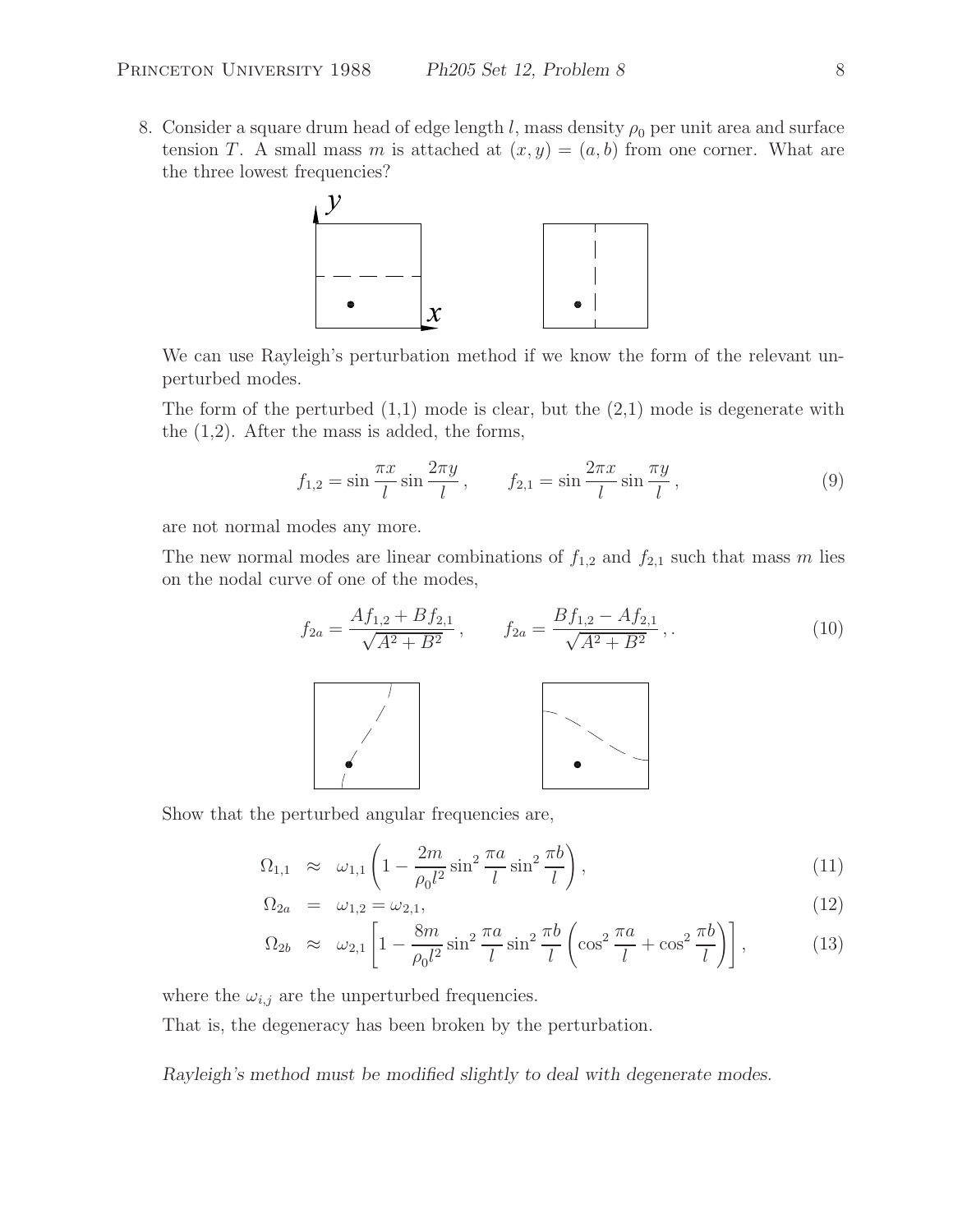9. Consider transverse vibrations of a circular membrane of radius a, mass density  $\rho$  per unit area, and surface tension  $T$ .

Use  $F = ma$  in polar coordinates for an area element r dr d $\theta$  to show that displacement  $s(r, \theta, t)$  obeys the wave equation,

$$
\frac{1}{c^2} \frac{\partial^2 s}{\partial t^2} = \frac{\partial^2 s}{\partial r^2} + \frac{1}{r} \frac{\partial s}{\partial r} + \frac{1}{r^2} \frac{\partial^2 s}{\partial \theta^2}, \quad \text{with} \quad c^2 = \frac{T}{\rho}
$$
 (14)

(or use Lagrange's method).

Try separation of variable,  $s = f(r)g(\theta)h(t)$  to show that solutions are possible with  $g = \cos n\theta$  or  $\sin n\theta$ ,  $h = \cos \omega t$  or  $\sin \omega t$ , and,

$$
\frac{d^2f}{dr^2} + \frac{1}{r}\frac{df}{dr} + \left(\frac{\omega^2}{c^2} - \frac{n^2}{r^2}\right)f = 0\,,\tag{15}
$$

which is Bessel's equation of order n. The "boundary" equations for f are that  $f(a) =$  $0 = f'(0).$ 

Apply Rayleigh's method to estimate the lowest normal frequency  $(n = 0)$ , to show that  $\omega_0 \approx 2.414c/a$  (compared to the "exact" value  $2.405c/a$ ).

*See also Scientific American, p.172, Nov. 1982*, http://kirkmcd.princeton.edu/examples/mechanics/rossing\_sa\_247-5\_172\_82.pdf.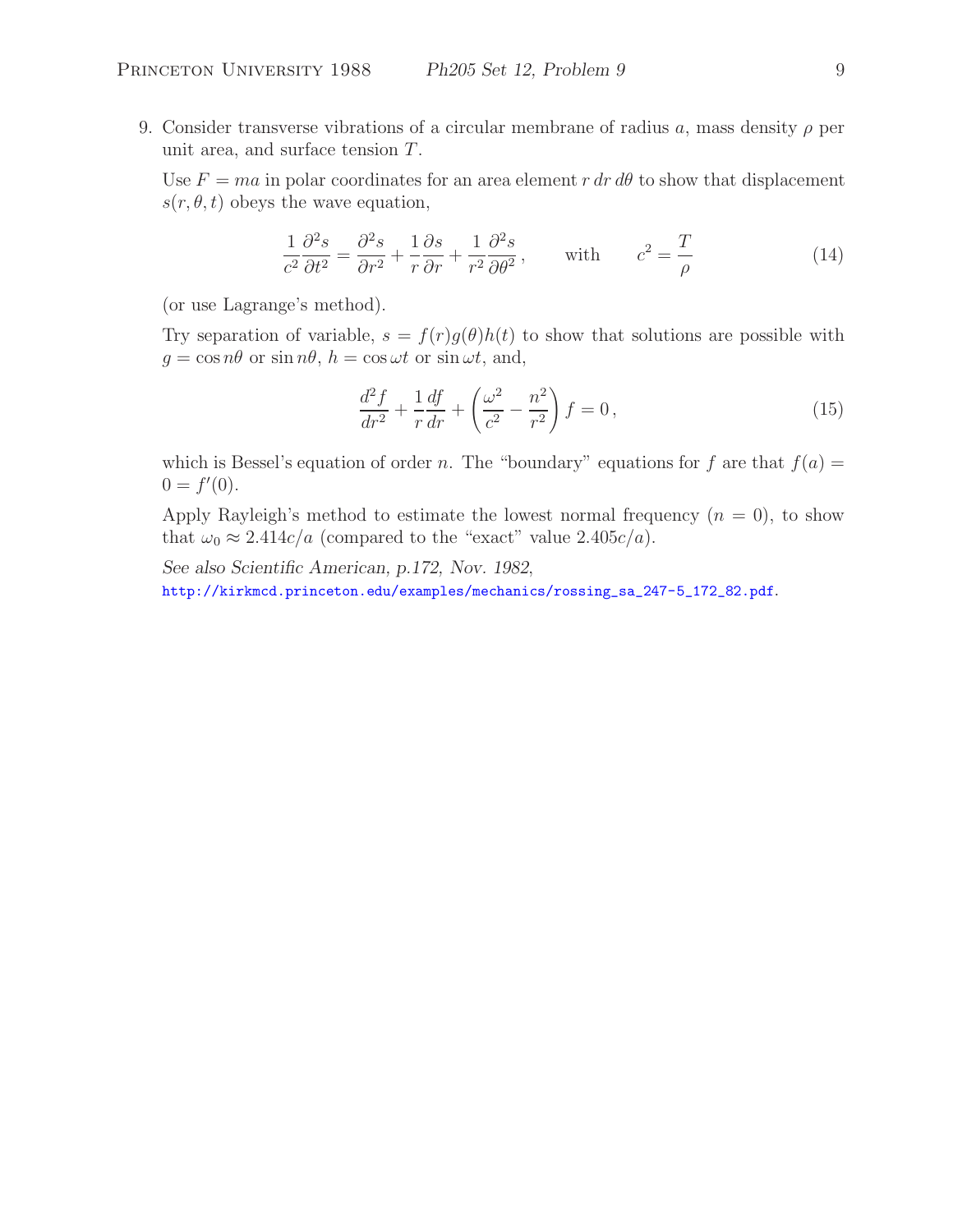10. A rectangular beam of length  $l$ , width  $w$  and height  $h$  is supported at the same height at both ends. The supports do not constrain the slope of the beam at its end (such that  $s''(end) = 0$ . Mass M is hung at distance  $x_0$  from one end.



Give a Fourier-series expansion for the vertical displacement  $s(x)$  of the beam, ignoring the deflection of the beam due to its own weight, and ignoring the variation in the deflection across the width of the beam.

Recall from p. 240, Lecture 22 of the Notes that the elastic potential energy of the displaced beam is,

$$
V = \frac{II}{2\rho} \int (s'')^2 dx,\tag{16}
$$

where  $Y$  is the Young's modulus of the beam,  $I$  is the moment of inertial per unit length of a cross section of the beam about its horizontal midline, and  $\rho$  is the mass density per unit length.

Show that,

$$
s(x) = \frac{23Mgl^3}{\pi^4 Ywh^3} \sum_{n} \frac{1}{n^4} \sin \frac{n\pi x_0}{l} \sin \frac{n\pi x}{l}.
$$
 (17)

The deflection varies with the thickness h of the beam as  $1/h^3$ , so we say that the stiffness of the beam is proportional to  $1/h^3$ .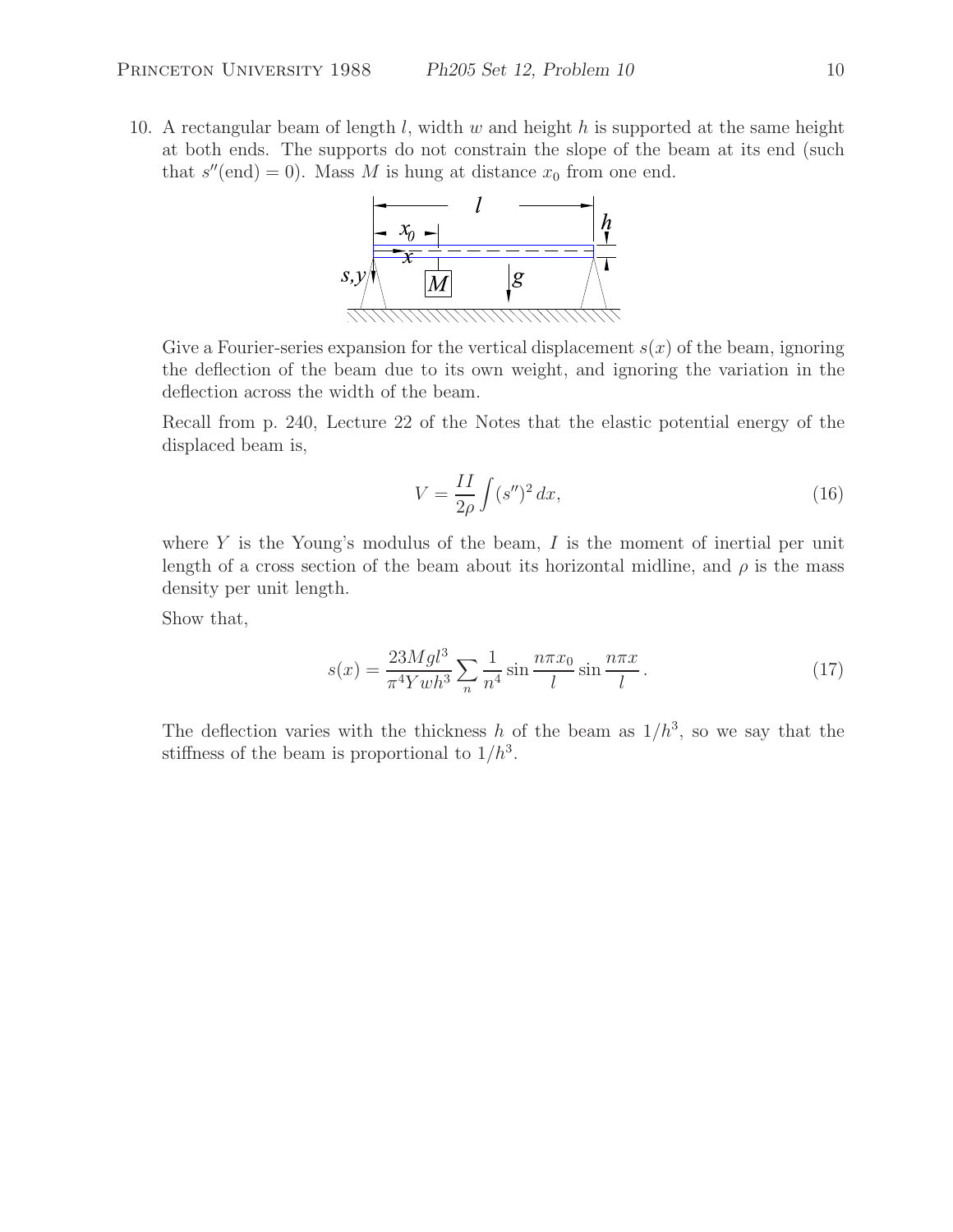## 11. **Charlie Chaplin's Cane**

When Charlie leans on his cane, it pops into a bow shape

Consider a tall, slender beam (the cane) of length  $l$ , with a vertical force  $F$  applied to the top end, and the bottom end in no-slip contact with the ground, such that the ends of the beam are free to rotate. Show that the critical force, such that buckling/bowing in the  $x-y$  plane of an initially vertical beam occurs for any larger force, is given by,

$$
F_{\rm crit} = \frac{\pi^2 Y I}{\rho l^2},\tag{18}
$$

where Y is Young's modulus of elasticity,  $I = \int \rho y^2 dx dy$  is the moment of inertia per unit length of a cross section of the beam,<sup>2</sup> and  $\rho$  is its (volume) mass density.



You may ignore gravity, and the compression of length l of the beam.

For compressive force  $F$ , less than the critical force  $F_{\text{crit}}$  on the beam, it remains *straight.* At the critical force, any small transverse displacement in the x-y plane is *also at static equilibrium. Therefore, consider the conditions for static equilibrium of such a displacement.*

*For this, both the total force and torque on any segment of the bar must be zero.*

*On p. 239, Lecture 22 of the Notes we found that the potential energy stored in a short section of length* dl *of a bent, elastic bar is,*

$$
dV = \frac{YI}{2\rho} \frac{dl}{R^2},\tag{19}
$$

*where* R *is the local radius of curvature. Relate the derivation of this to the torque (often called the bending moment) on a cross section of the beam due to the internal forces on one side of it.....*

<sup>&</sup>lt;sup>2</sup>Many authors define I as our  $I/\rho$ .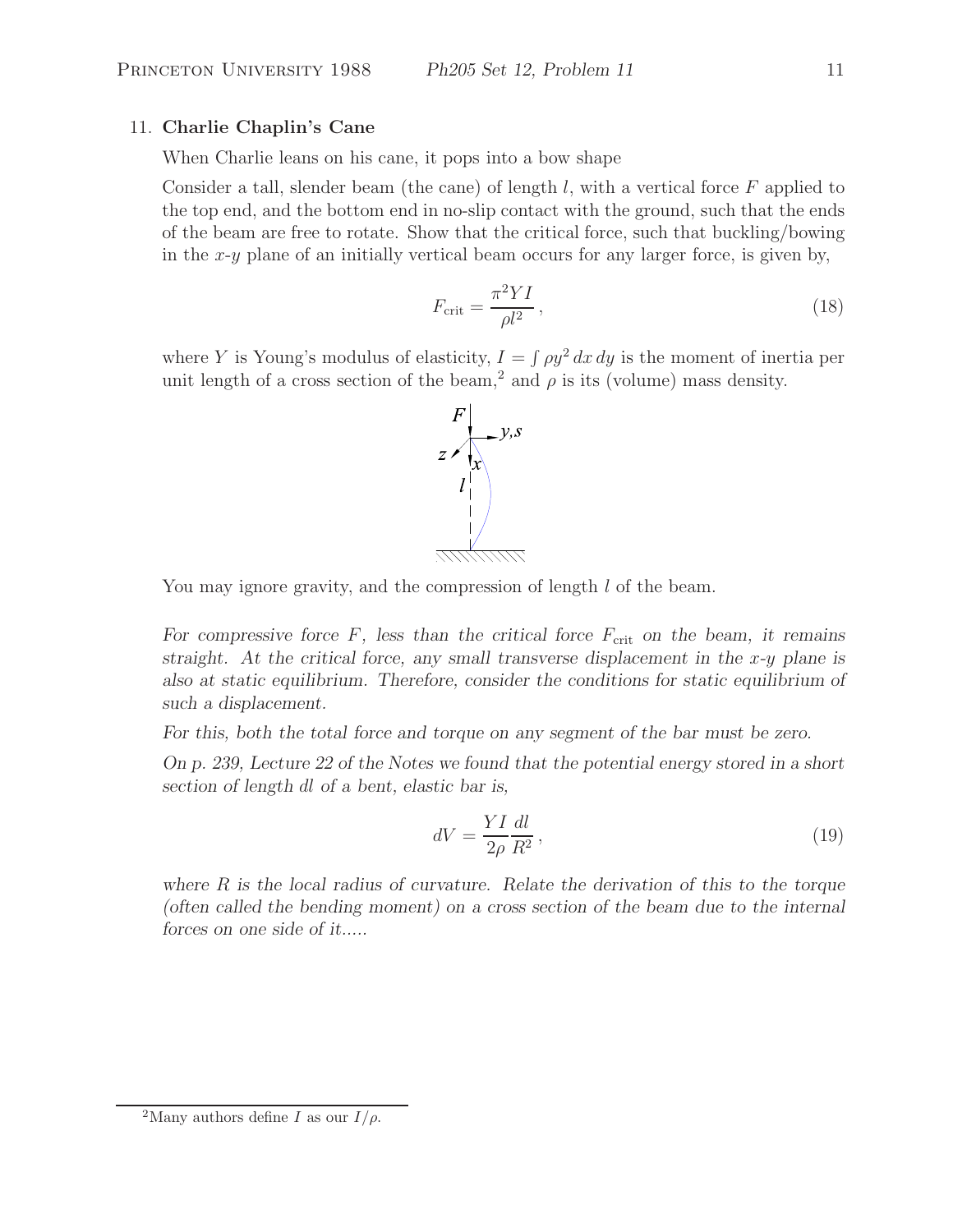1. A string of mass m and length l has both ends fixed, and mass M is attached at distance *b* from one end.

We can write the linear mass density of the string + mass M as  $\rho_i x = m/l + M \delta(x$  $b) \equiv \rho_0 + \rho_1$ .. Then, from p. 236, Lecture 22 of the Notes, http://kirkmcd.princeton.edu/examples/Ph205/ph205l22.pdf,

the angular frequency of the  $n<sup>th</sup>$  (transverse) normal mode is given by,

$$
\Omega_n = \omega_n \left( 1 - \frac{1}{\rho_0 l} \int_0^l \rho_1(x) \sin^2 \frac{n \pi x}{l} dx \right) = \omega_n \left( 1 - \frac{M}{m} \sin^2 \frac{n \pi b}{l} \right),\tag{20}
$$

where  $\omega_n = n\pi c/l$  is the angular frequency of the normal mode of the unperturbed string.

This is consistent with various results found in Prob. 7, Set 11, http://kirkmcd.princeton.edu/examples/Ph205/ph205set12.pdf.

For example, if  $sin(n\pi b/l) = 0$ , mass M is at a node of the  $n<sup>th</sup>$  normal mode, which mode is unaffected by the presence of mass  $M$  (in the limit that its extent in  $x$  goes to zero).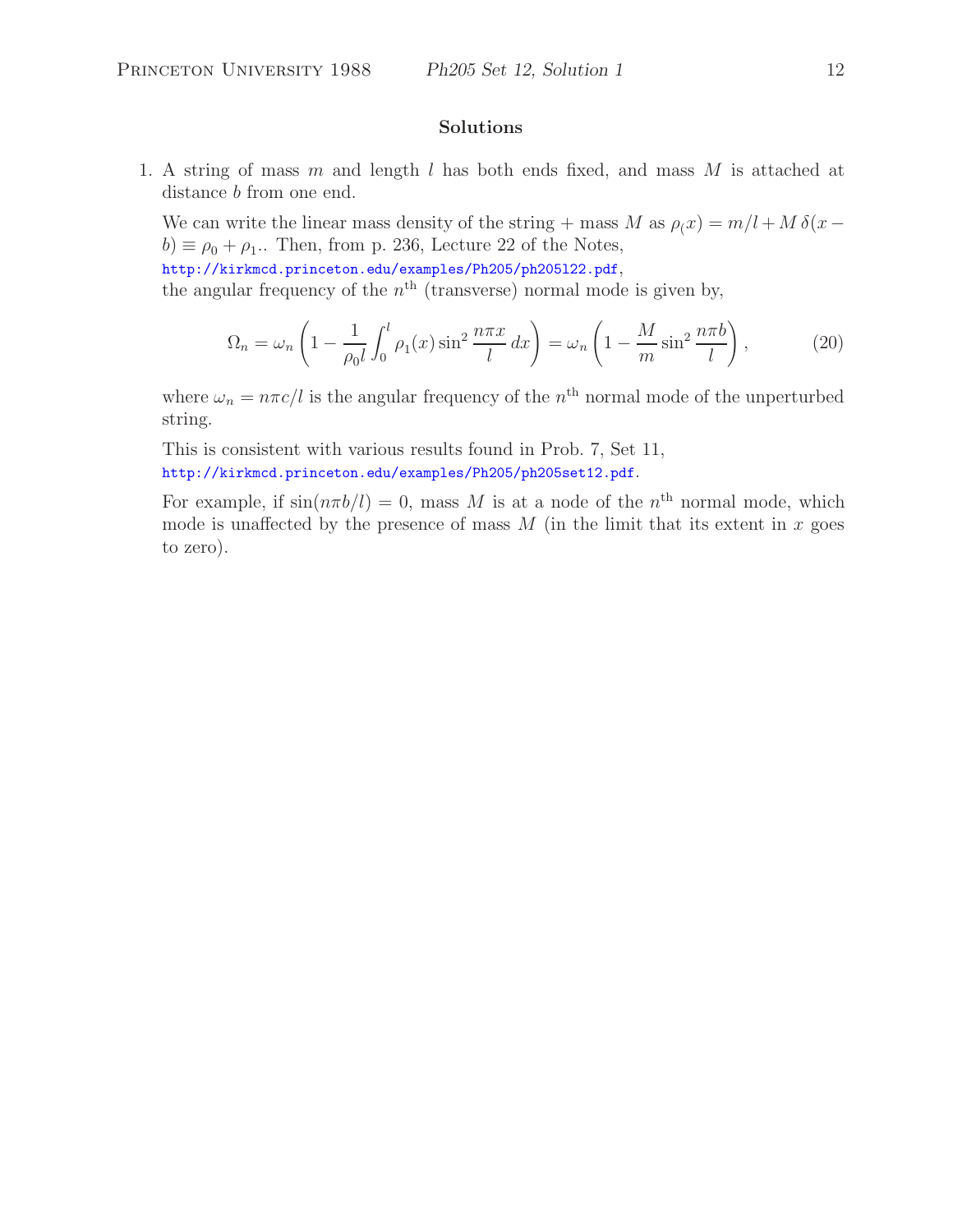2. A string is stretched with tension T between fixed points  $x = 0$  and l. It has linear mass density,

$$
\rho(x) = \begin{cases} \rho_0 + \epsilon & (0 < x < b), \\ \rho_0 - \epsilon & (b < x < l). \end{cases}
$$
\n(21)

That is, it is made of two strings of different densities, joined at  $x = b$ .

(a) Each substring obeys the transverse wave equation,

$$
s_i''(x,t) = \frac{T}{\rho_0 \pm \epsilon} \ddot{s}_i(x,t) = \frac{1}{c_i^2} \ddot{s}_i(x,t).
$$
 (22)

The boundary conditions are,

$$
s_1(x,t) = 0 = s_2(l,t),
$$
  $s_1(b,t) = s_2(b,t),$   $s'_1(b,t) = s'_2(b,t),$  (23)

noting that the point at  $x = b$  would have infinite acceleration if the slopes of the two substrings were different there.

Waves of angular frequency  $\Omega$  that satisfy the boundary conditions at the  $x = 0$ and  $l$  have the form,

$$
s_1 = a_1 \sin k_1 x \cos \Omega t, \qquad s_2 = a_2 \sin k_2 x \cos \Omega t. \tag{24}
$$

The wave equations (22) tell us that  $k_i = \Omega/c_i$ , and then the matching conditions at  $x = b$  imply that,

$$
a_1 \sin \frac{\omega b}{c_1} = a_2 \sin \frac{\Omega (l-b)}{c_2}, \qquad (25)
$$

$$
a_1 \frac{\Omega}{c_1} \cos \frac{\Omega b}{c_1} = -a_2 \frac{\Omega}{c_2} \cos \frac{\Omega (l-b)}{c_2}, \qquad (26)
$$

$$
c_1 \tan \frac{\Omega b}{c_1} = -c_2 \tan \frac{\Omega (l-b)}{c_2}.
$$
 (27)

(b) For  $\epsilon \ll \rho_0$  we can use Rayleigh's perturbation method, noting that when  $\epsilon = 0$ the  $n^{\text{th}}$  (transverse) normal mode has angular frequency  $\omega_n = n\pi c_0/l$  where  $c_0 =$  $\sqrt{T/\rho_0}$ .

Then,

Then,  
\n
$$
\Omega_n = \omega_n \left( 1 - \frac{1}{\rho_0 l} \int_0^l \rho_1(x) \sin^2 \frac{n \pi x}{l} dx \right)
$$
\n
$$
= \omega_n \left[ 1 - \frac{\epsilon}{2\rho_0 l} \int_0^b \left( 1 - \cos \frac{2n \pi x}{l} \right) dx + \frac{\epsilon}{2\rho_0 l} \int_0^l \left( 1 - \cos \frac{2n \pi x}{l} \right) dx \right]
$$
\n
$$
= \omega_n \left[ 1 - \frac{\epsilon}{2\rho_0 l} \left( b - \frac{l}{2n \pi} \sin \frac{2n \pi b}{l} \right) + \frac{\epsilon}{2\rho_0 l} \left( l - b + \frac{l}{2n \pi} \sin \frac{2n \pi (l - b)}{l} \right) \right]
$$
\n
$$
= \omega_n \left( 1 + \frac{\epsilon (l - 2b)}{2\rho_0 l} + \frac{\epsilon}{n \pi \rho_0} \sin \frac{2n \pi b}{l} \right). \tag{28}
$$

Note that if  $b = l/2$  there is no shift in frequencies — a simple result not readily apparent from part (a).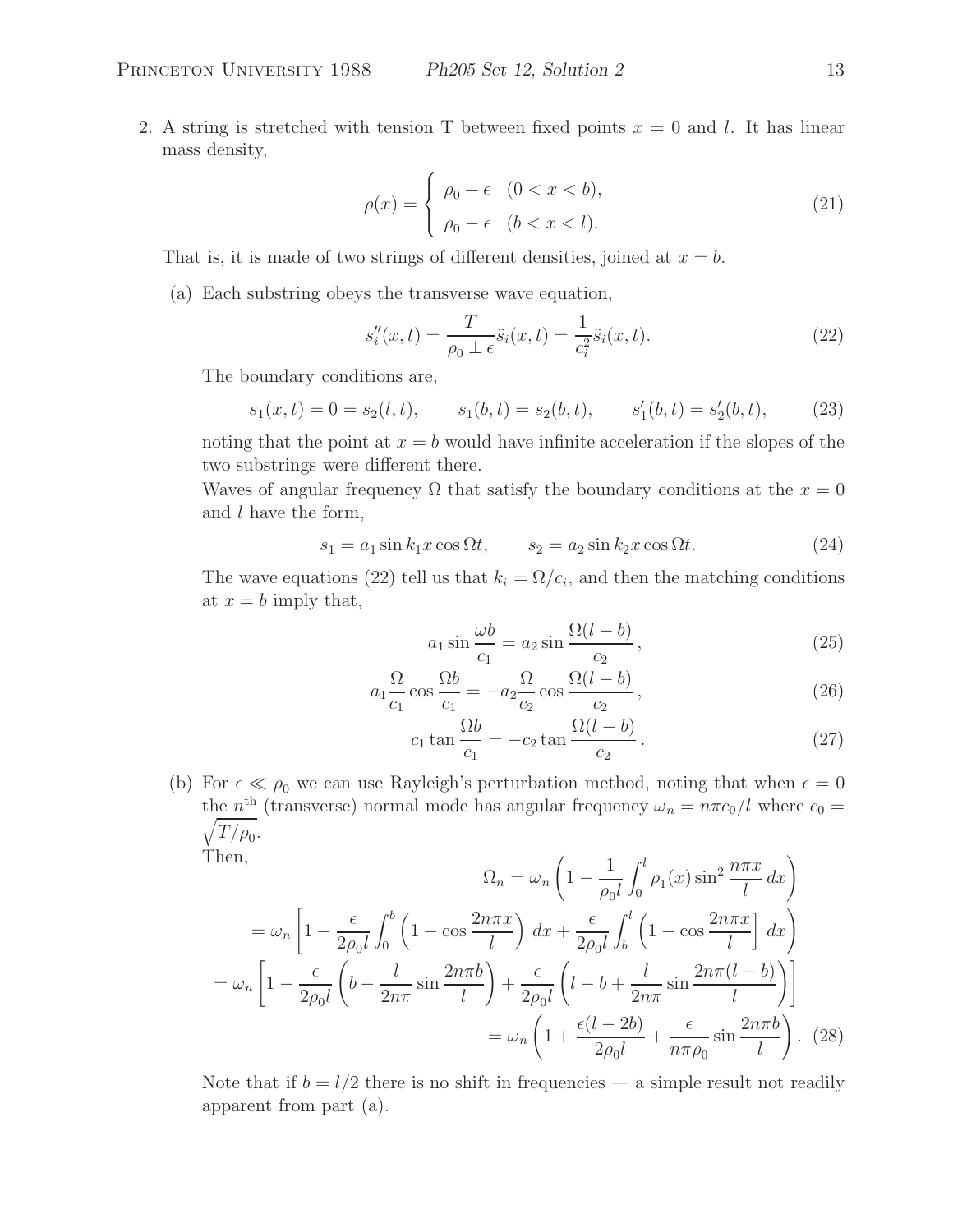## 3. **Planetary String Theory.**

*This problem is based on sec. 139, p. 213 of* Lord Rayleigh, *Theory of Sound*, 2nd ed. (Macmillan, 1894), http://kirkmcd.princeton.edu/examples/mechanics/rayleigh\_theory\_of\_sound\_1.pdf

A string of linear mass density  $\rho$  is stretched with tension T around the equator of a sphere of radius a.



Denoting the latitude  $\theta(\phi, t)$  as the angular displacement of the string, its kinetic energy is,

$$
KE = \int_0^{2\pi} \frac{\rho(a\dot{\theta})^2}{2} a \, d\phi = \frac{a^3 \rho}{2} \int_0^{2\pi} \dot{\theta}^2 \, d\phi. \tag{29}
$$

The stored potential energy is the work done in stretching the string from its nominal equilibrium configuration along the equator,

$$
V = \int T \, dl - 2\pi a T,\tag{30}
$$

where for two points on the surface of the sphere, separated by  $d\theta$  and  $d\phi$ ,

$$
dl^2 = a^2[(d\theta)^2 + \cos^2\theta (d\phi)^2] \approx a^2(d\phi)^2 \left[1 - \theta^2 + \left(\frac{d\theta}{d\phi}\right)^2\right],\tag{31}
$$

$$
dl \approx a d\phi \left[ 1 - \frac{\theta^2}{2} + \frac{1}{2} \left( \frac{d\theta}{d\phi} \right)^2 \right].
$$
 (32)

Then,

$$
V = \int_0^{2\pi} aT \left[ -\frac{\theta^2}{2} + \frac{1}{2} \left( \frac{d\theta}{d\phi} \right)^2 \right] d\phi,\tag{33}
$$

and the Lagrangian of the system is,

$$
L = \int_0^l \mathcal{L} \, d\phi = \int_0^{2\pi} (\text{KE} - V) \, d\phi \approx \int_0^{2\pi} \left[ \frac{a^3 \rho \dot{\theta}^2}{2} + \frac{aT \theta^2}{2} - \frac{aT}{2} \left( \frac{d\theta}{d\phi} \right)^2 \right] \, d\phi. \tag{34}
$$

The equation of motion follows from the Lagrangian via Hamilton's principle as on p. 240, Lecture 22 of the Notes,

$$
\frac{d}{dt}\frac{\partial \mathcal{L}}{\partial \dot{\theta}} + \frac{d}{d\phi}\frac{\partial \mathcal{L}}{\partial d\theta/d\phi} = \frac{\partial \mathcal{L}}{\partial \theta}, \qquad a^3 \rho \ddot{\theta} - aT \frac{d^2 \theta}{d\phi^2} = aT \theta.
$$
 (35)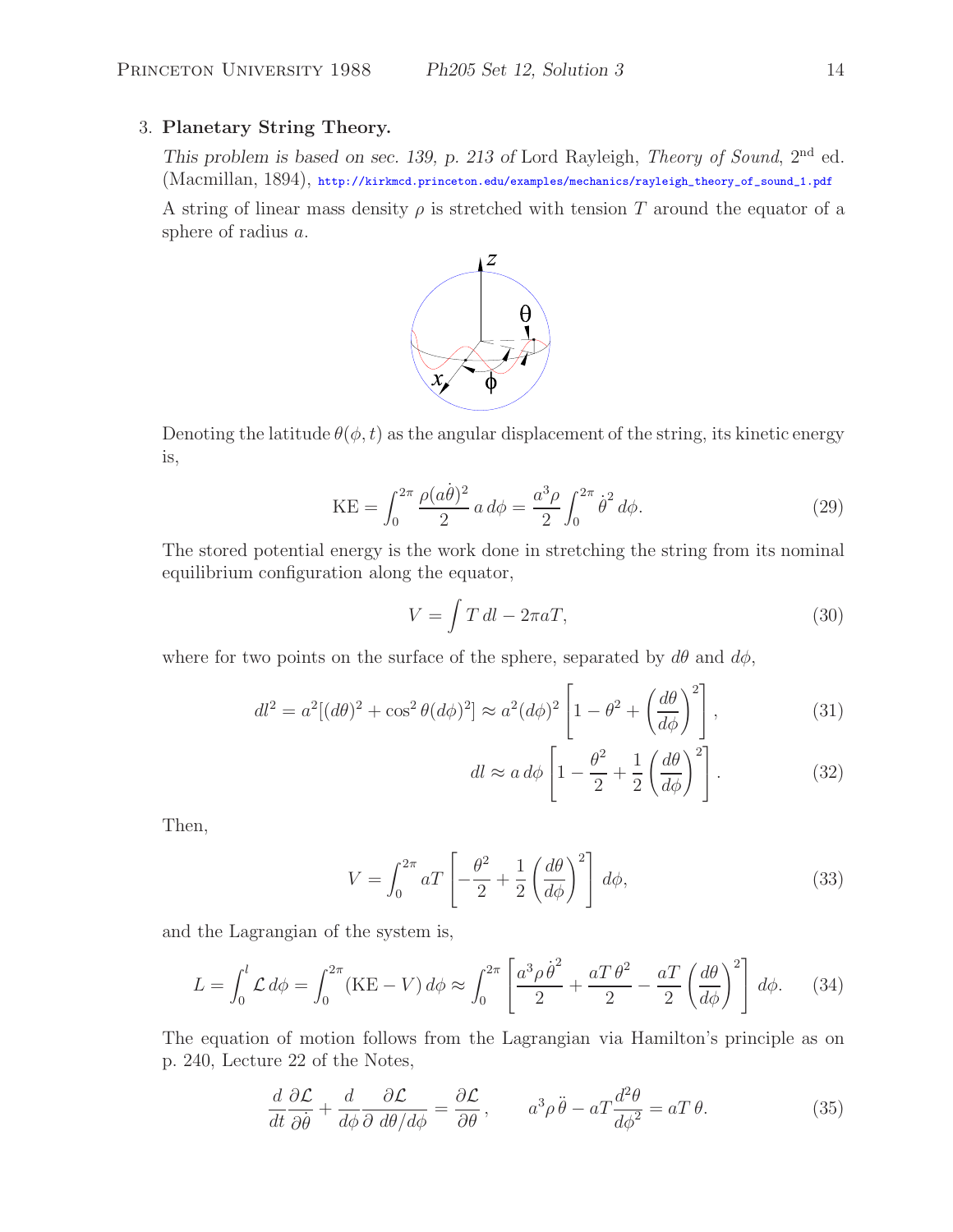For a normal mode of the form  $\theta = \theta_n \cos(n\phi) \cos(\omega_n t)$ , the equation of motion (35) implies that,

$$
-a^3 \rho \omega_n^2 + aTn^2 = aT, \qquad \omega_n^2 = \frac{T}{\rho a^2}(n^2 - 1). \tag{36}
$$

If  $n = 0$ , the string would pop off the sphere; for  $n = 1$  the string is not stretched and there is no oscillation.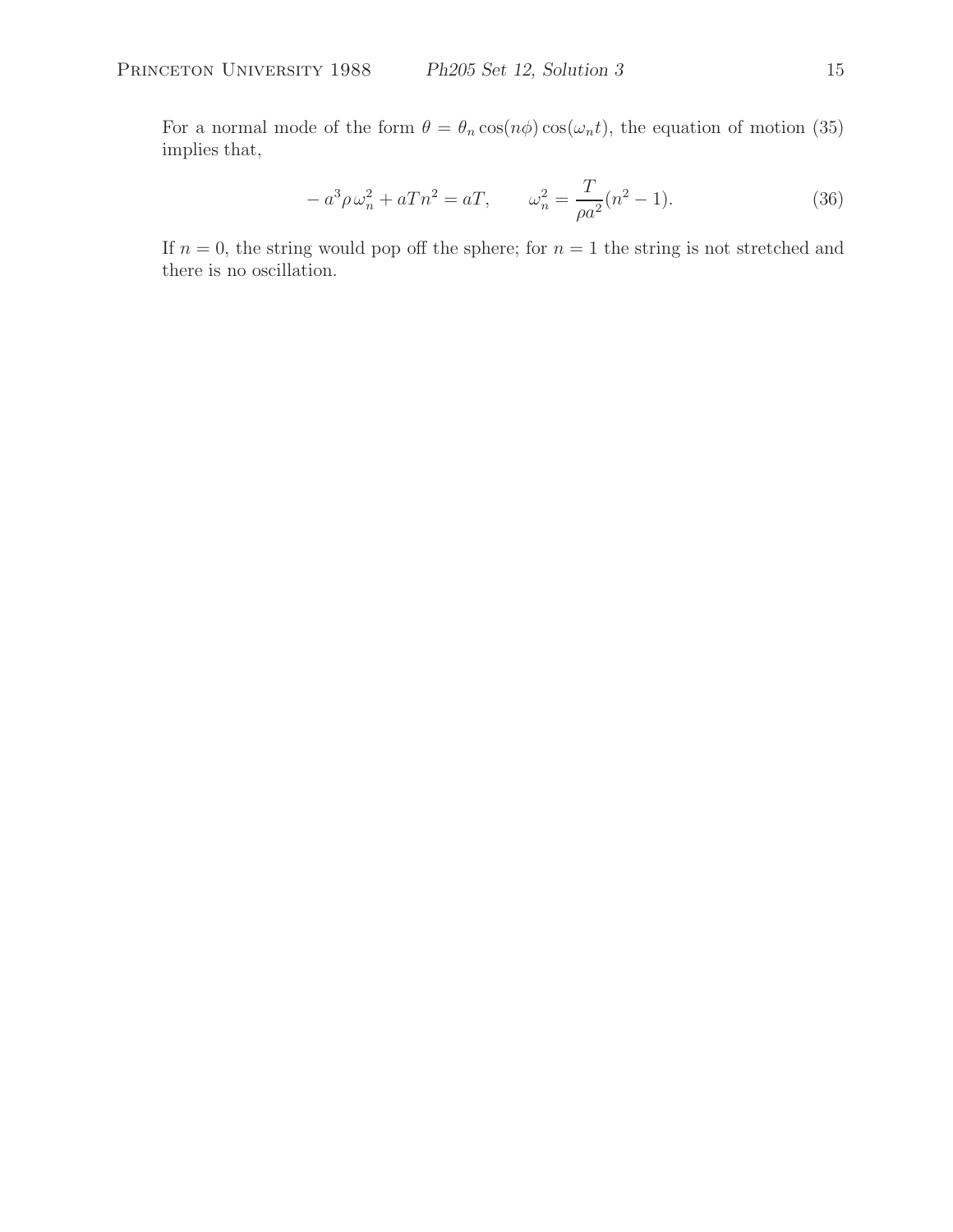# 4. **Transverse Waves on an Inelastic Vertical String**

The equilibrium state of the string is, of course, that it hangs vertically, with its lower end at  $y = 0$  and its upper end at  $y = l$ .

The tension in the string is,

$$
T(y) = \lambda gy.
$$
\n(37)

The equation of motion for a transverse displacement  $s(y, t)$  in a vertical plane of a segment dy of the string is

$$
\lambda \, dx \ddot{s} = T(y + dy)s'(y + dy) - T(y)s'(y) = \frac{\partial Ts'}{\partial y} \, dy = \lambda g \frac{\partial (ys')}{\partial y} \, dy \tag{38}
$$

For oscillations at angular frequency  $\omega$  of the form  $s(y, t) = s(y)e^{i\omega t}$ , eq. (38) reduces to,

$$
\frac{d(ys')}{dy} + \frac{\omega^2}{g}s = y\frac{d^2s}{dy^2} + \frac{ds}{dy} + \frac{\omega^2}{g}s = 0.
$$
 (39)

This is a form of Bessel's equation of order zero, as can be seen using the substitution  $x = \sqrt{y}$ , with which eq. (39) becomes,

$$
x^{2}\frac{d^{2}s}{dx^{2}} + x\frac{ds}{dx} + \frac{4\omega^{2}}{g}x^{2}s = 0,
$$
\n(40)

whose solutions are,

$$
s(y) = s_0 J_0(2\omega\sqrt{y/g}).\tag{41}
$$

The condition that  $s(y = l) = 0$  determine a series of frequencies of small oscillation,

$$
2\omega\sqrt{\frac{l}{g}} = 2.405, 5.520, 8.654, ..., \qquad (42)
$$

or,

$$
\omega = 1.202 \sqrt{\frac{g}{l}}, \ 2.760 \sqrt{\frac{g}{l}}, \ 4.318 \sqrt{\frac{g}{l}}, \dots \tag{43}
$$

Rayleigh noted that for a springlike system,  $\langle KE \rangle = \langle PE \rangle$  (virial theorem), so that a trial waveform with parameter p can be used to estimate the frequency  $\omega(p)$  using this constraint. Then the lowest frequency is obtained by minimizing  $\omega(p)$  with respect to the parameter p.

We consider the form,

$$
s(y,t) = (l^p - y^p)e^{i\omega t},\tag{44}
$$

for which the time-average kinetic energy is,

$$
\langle KE \rangle = \left\langle \int_0^l \frac{\lambda \dot{s}^2}{2} dy \right\rangle = \frac{\lambda \omega^2}{4} \int_0^l (l^p - y^p)^2 dy = \frac{\lambda \omega^2}{4} l^{2p+1} \left( 1 - \frac{2}{p+1} + \frac{1}{2p+1} \right)
$$
  
= 
$$
\frac{\lambda \omega^2}{4} l^{2p+1} \frac{2p^2}{(p+1)(2p+1)},
$$
(45)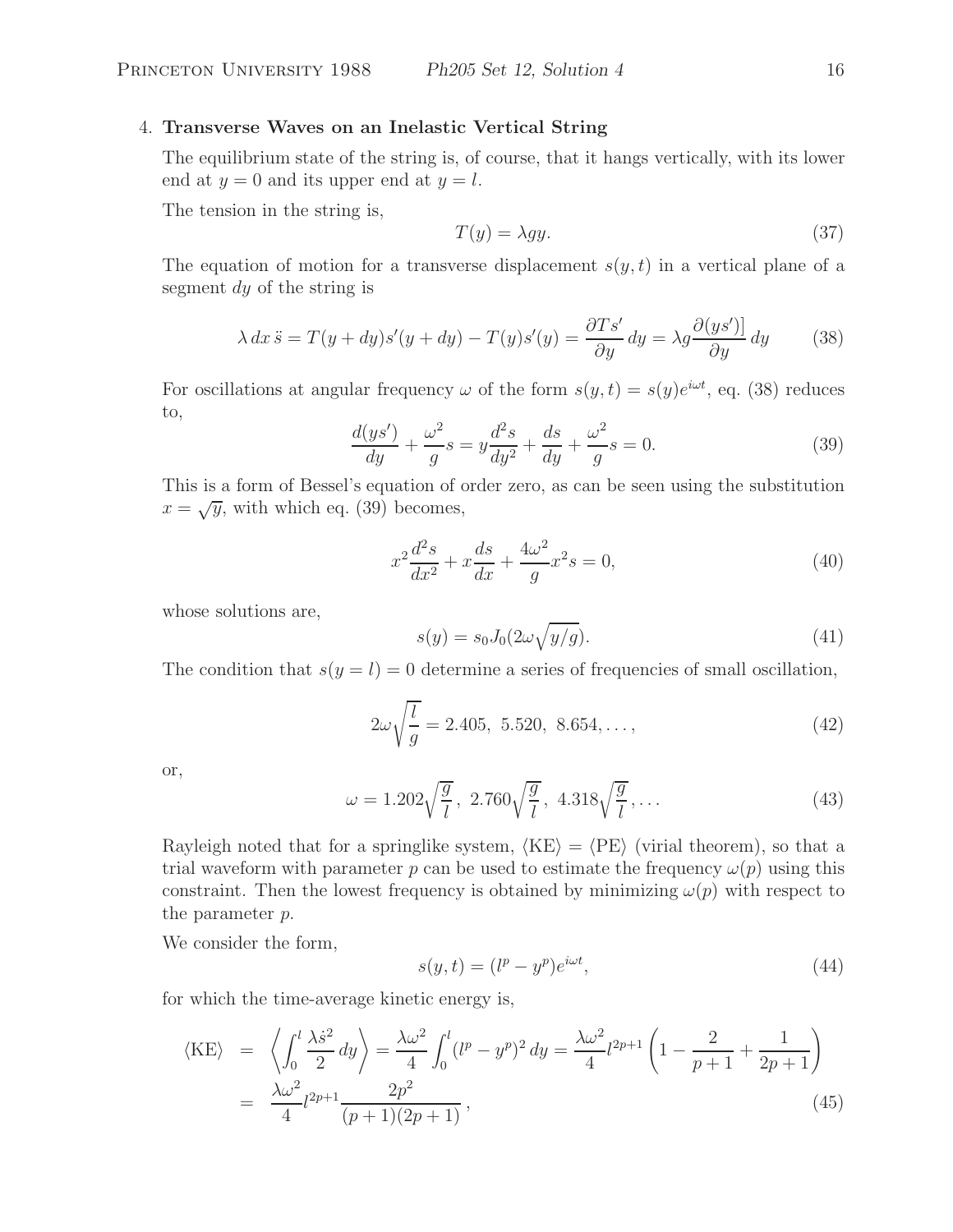and the time-average potential energy  $(=$  work done in stretching the string) is,

$$
\langle PE \rangle = \left\langle \int_0^l T(\sqrt{1 + s'^2} - 1) \, dy \right\rangle \approx \left\langle \int_0^l \frac{T s'^2}{2} \, dy \right\rangle = \frac{\lambda g}{4} \int_0^l y(-p y^{p-1})^2 \, dy = \frac{\lambda g}{4} l^{2p} \frac{p}{2}.
$$
\n(46)

Equating the kinetic and potential energies, we have that,

$$
\omega^2(p) = \frac{g(p+1)(2p+1)}{4p} \,. \tag{47}
$$

The minimum frequency occurs for  $p = 1/\sqrt{2}$ , which implies that its value is,

$$
\omega \approx \sqrt{\frac{g}{l}} \sqrt{\frac{1.707 \cdot 2.414}{2.828}} = 1.207 \sqrt{\frac{g}{l}},\tag{48}
$$

which compares well with the "exact" value of  $1.202\sqrt{g/l}$ .

*For additional discussion, see A.B. Western, Demonstration for observing*  $J_0(x)$  *on a resonant rotating vertical chain, Am. J. Phys.* **48***, 54 (1980),* http://kirkmcd.princeton.edu/examples/mechanics/western\_ajp\_48\_54\_80.pdf *An early paper on this topic is by J.H. Rohrs, Oscillations of a Suspension Chain, Trans. Camb. Phil. Soc.* **9***, Part III, 49 (1851),* http://kirkmcd.princeton.edu/examples/mechanics/rohrs\_tcps\_9(3)\_49\_51.pdf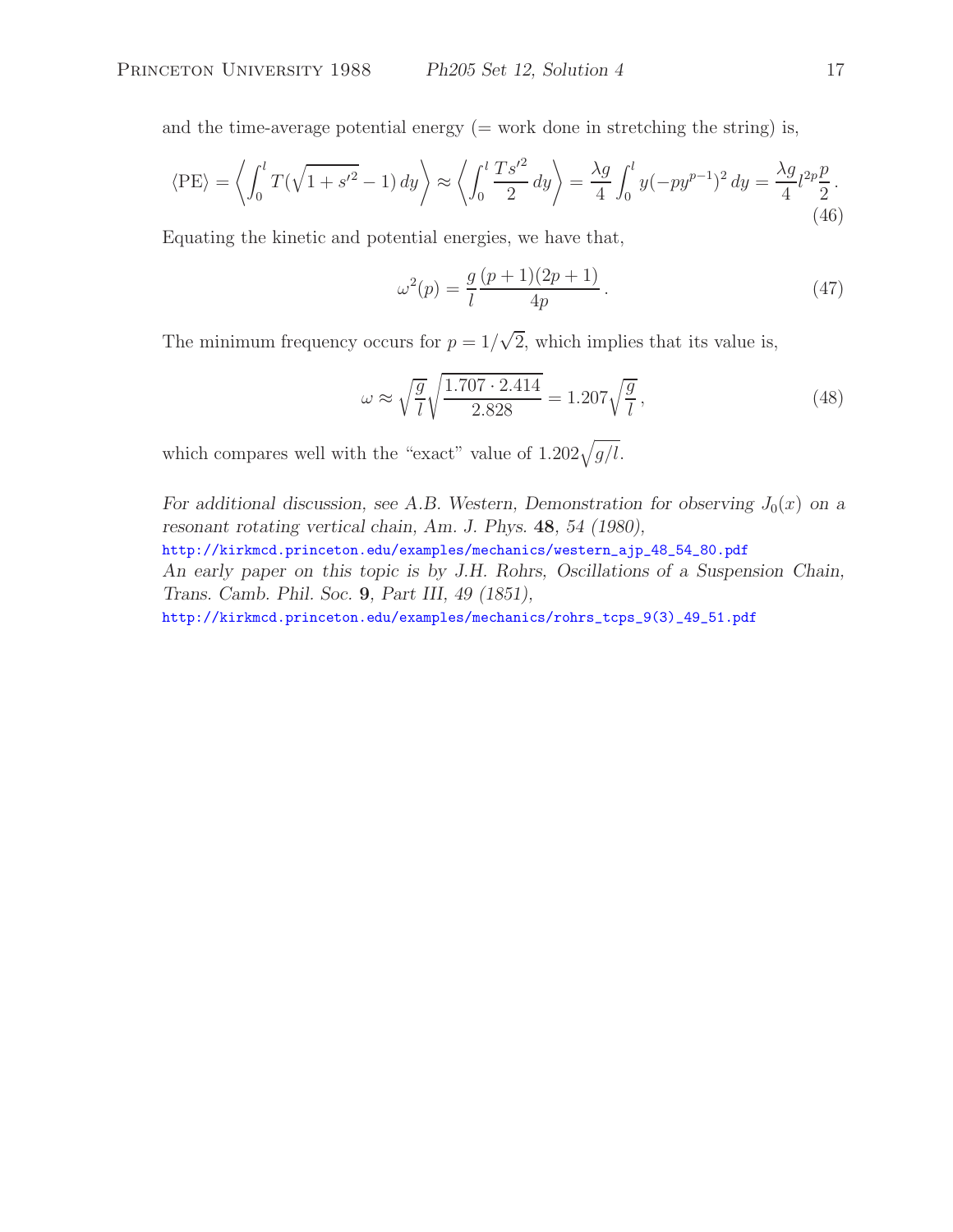### 5. **Transverse Waves on an Inelastic Rotating String**

*This problem was suggested by Sam Treiman.*

The equilibrium state of the string is that is lies along the line in the rotating plane that passes through the point of connecting and is perpendicular to the axis. Let  $x$ measure the distance along this line, with  $x = 0$  at the axis. Let  $s(x, t)$  be the (small) transverse displacement (in the rotating plane) of the string from its equilibrium state.

Then, in the rotating frame, an segment  $dx$  of the string about point x experiences a "fictitious" outward force  $\lambda dx \Omega^2 x$ , which is balanced by the x-component of the tension  $T(x)$  in the string. For small oscillations the x-component of T is well approximated as  $T$ , so,

$$
T(x+dx) - T(x) = T' dx = \lambda \Omega^2 x dx, \qquad T' = \lambda \Omega^2 x,
$$
\n(49)

and,

$$
T(x) = \frac{\lambda \Omega^2}{2} (l^2 - x^2),
$$
\n(50)

noting that the tension vanishes at the free end,  $T(l) = 0$ .

We ignore effects of the Coriolis force in the approximation that the motion is purely transverse.

The equation of transverse motion for a segment of the string is,

$$
\lambda \, dx \ddot{s} = T(x + dx)s'(x + dx) - T(x)s'(x) = \frac{\partial (Ts')}{\partial x} \, dx = \frac{\lambda \Omega^2}{2} \frac{\partial [(l^2 - x^2)s']}{\partial x} \, dx. \tag{51}
$$

For oscillations at angular frequency  $\omega$  of the form  $s(x,t) = s(x)e^{i\omega t}$ , eq. (51) reduces to,

$$
\frac{d[(l^2 - x^2)s']}{dx} + \frac{2\omega^2}{\Omega^2}s = 0.
$$
\n(52)

Changing to the dimensionless variable  $z = x/l$ , this becomes,

$$
\frac{d}{dz}\left[ (1-z^2)\frac{ds}{dz} \right] + \frac{2\omega^2}{\Omega^2}s = 0.
$$
\n(53)

We recognize this as Legrendre's equation, whose solutions are the Legendre polynomials  $P_m(z)$  where,

$$
\frac{2\omega^2}{\Omega^2} = m(m+1),\tag{54}
$$

for non-negative integers  $m$ .

The string obeys the boundary condition that  $s(0) = 0$ , which is satisfied only by Legendre polynomials of odd  $m$ . Hence the frequencies of small oscillation are,

$$
\omega = \Omega \sqrt{\frac{m(m+1)}{2}} \qquad (m \text{ odd}), \tag{55}
$$

$$
\omega = \Omega, \sqrt{6}\Omega, \sqrt{15}\Omega, \dots \tag{56}
$$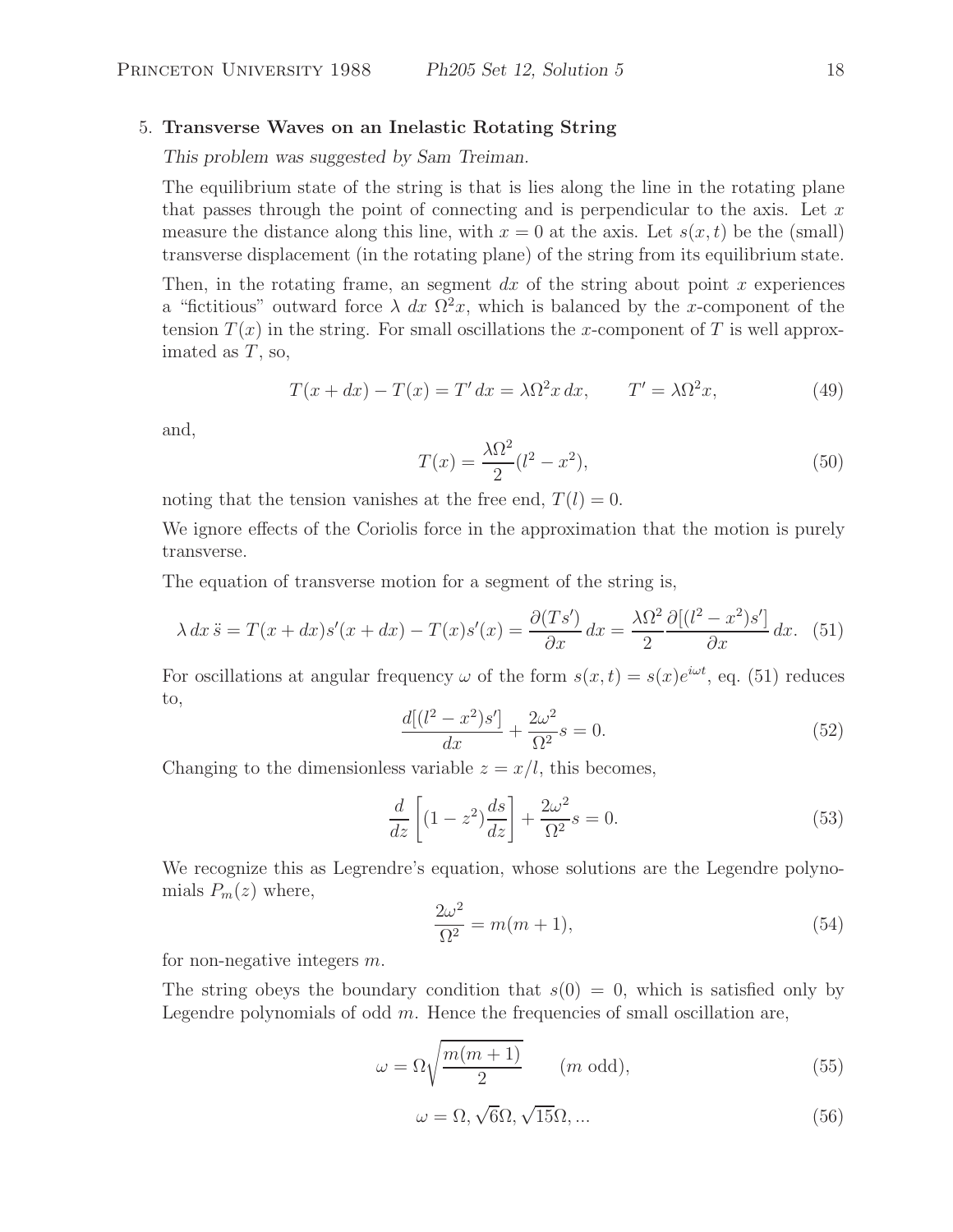The corresponding waveforms are,

$$
s(z) = s_0 z, \frac{s_0}{2} (5z^3 - 3z), \frac{s_0}{8} (63z^5 - 70z^3 + 15z), \dots
$$
 (57)

where  $s_0$  is the amplitude of the oscillation at  $z = 1$   $(x = l)$ .

We have obtained this solution to a second-order differential equation using only a single boundary condition. Note that by expanding eq. (53), and setting  $z = 1$ , we obtain,

$$
\frac{ds}{dz} = \frac{\omega^2}{\Omega^2} s \qquad (z = 1),
$$
\n(58)

which is a kind of "automatic" boundary condition that can be satisfied by a real string.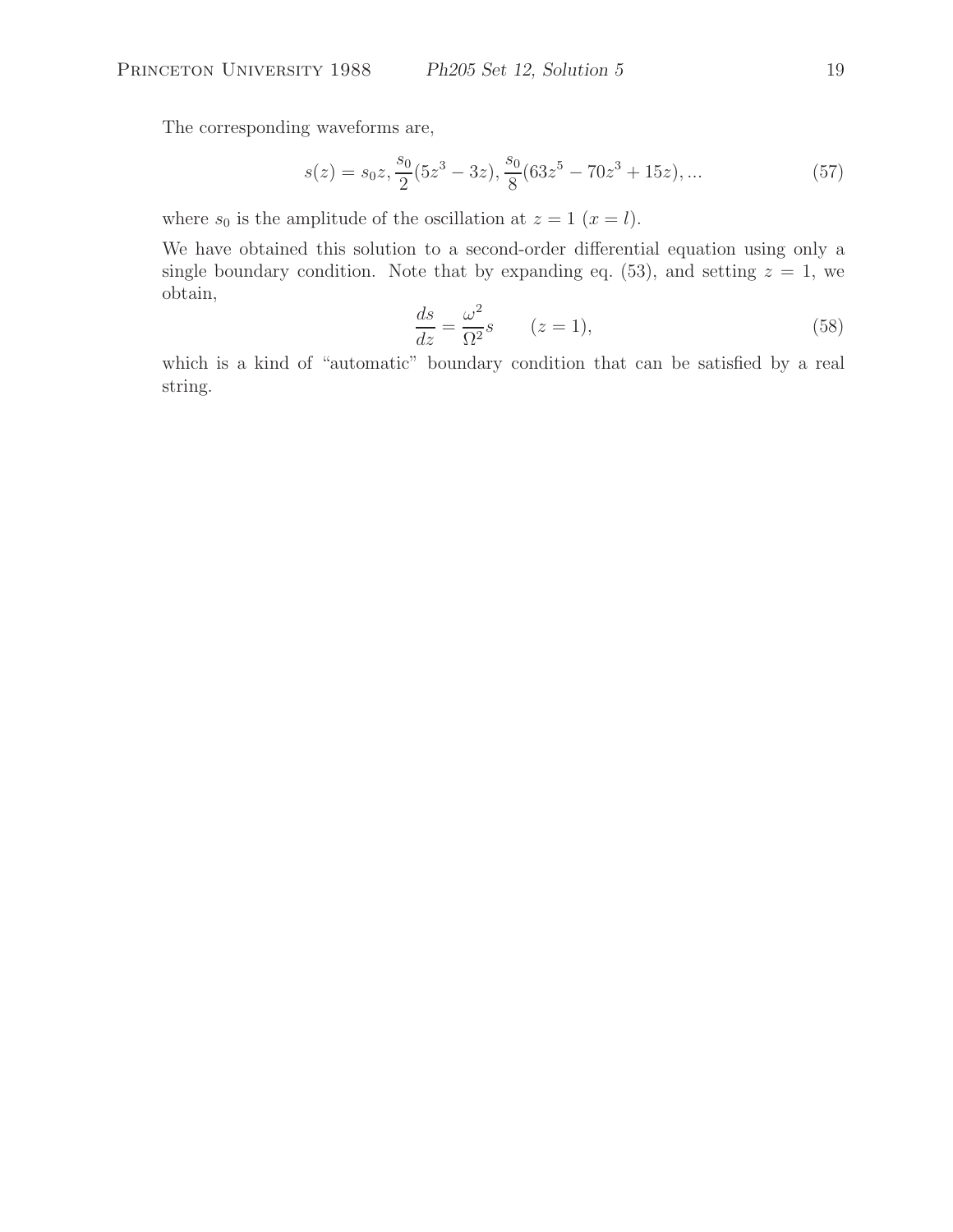6. *This problem is based on sec. 182, p. 287 of* Lord Rayleigh, *Theory of Sound*, 2nd ed. (Macmillan, 1894), http://kirkmcd.princeton.edu/examples/mechanics/rayleigh\_theory\_of\_sound\_1.pdf

We seek an estimate of the lowest angular frequency  $\omega$  of transverse vibrations of a bar that is clamped at one end, with the other end free. For this we follow Rayleigh in noting that for such vibrations  $\langle KE \rangle = \langle PE \rangle$ .

The wave equation for transverse vibrations of a bar of cross sectional area A, mass density  $\rho$ , moment of inertial I per unit length (for rotations about the midline of a cross sectional slice), and Young's modulus Y is, p. 241, Lecture 22 of the Notes,

$$
\rho A \ddot{s} - I \ddot{s}'' + \frac{Y I}{\rho} s''' = 0.
$$
\n(59)

In this problem we neglect the term  $I\ddot{s}''$  associated with the rotational kinetic energy, and consider the approximate equation,

$$
\ddot{s} + \frac{YI}{A\rho^2} s'''' = 0 = \ddot{s} + (cd)^2 s'''', \quad \text{where} \quad c^2 = \frac{AY}{\rho} \quad d^2 = \frac{I}{\rho A^2}.
$$
 (60)

We also follow Rayleigh in supposing that the shape  $f(x)$  in  $s(x,t) = f(x) \cos \omega t$  is very nearly that which is the solution to the statics problem of pushing on the bar at a point at distance b from the clamped end. Then, for  $x > b$ , the bar remains straight, which satisfies the boundary condition at the free end.

In the static limit, the wave equation (60) reduces to  $f^{\prime\prime\prime\prime} = 0$ , such that,

$$
f = a_0 + a_1 x + a_2 x^2 + a_3 x^3,
$$
\n(61)

for constants  $a_i$ . For a bar clamped at  $x = 0$ , we have that  $f(0) = 0 = f'(0)$ , *i.e.*,  $a_0 = 0 = a_1$ , while for  $b < x < l$  the bar is straight, with  $f'(x > b) = constant$  and  $f''(x > b) = 0.$ 

In particular,  $f''(b) = 2a_2 + 6a_3b = 0$ , *i.e.*,  $a_2 = -3a_3b$ . Hence,  $f(x > b) = a_4 + a_5x$ , and,

$$
f(x < b) = a_3(x^3 - 3bx^2),
$$
 (62)

$$
f'(b) = -3a_3b^2 = a_5, \qquad f(b) = -2a_3b^3 = a_4 + a_5b = a_4 - 3a_3b^3,\tag{63}
$$

$$
f(x > b) = a_3(b^3 - 3b^2x). \tag{64}
$$

We now suppose that the static forms, eqs. (62) and (64), apply approximately for standing waves as well, and evaluate the corresponding time-average kinetic and potential energies, which are equal for springlike oscillations.

Noting that the linear mass density of the bar is  $\rho A$ , the time-average kinetic energy is,

$$
\langle KE \rangle = \int_0^l \frac{\rho A \langle \dot{s}^2 \rangle}{2} dl = \frac{\rho A \omega^2}{4} \int_0^l f^2(x) dx
$$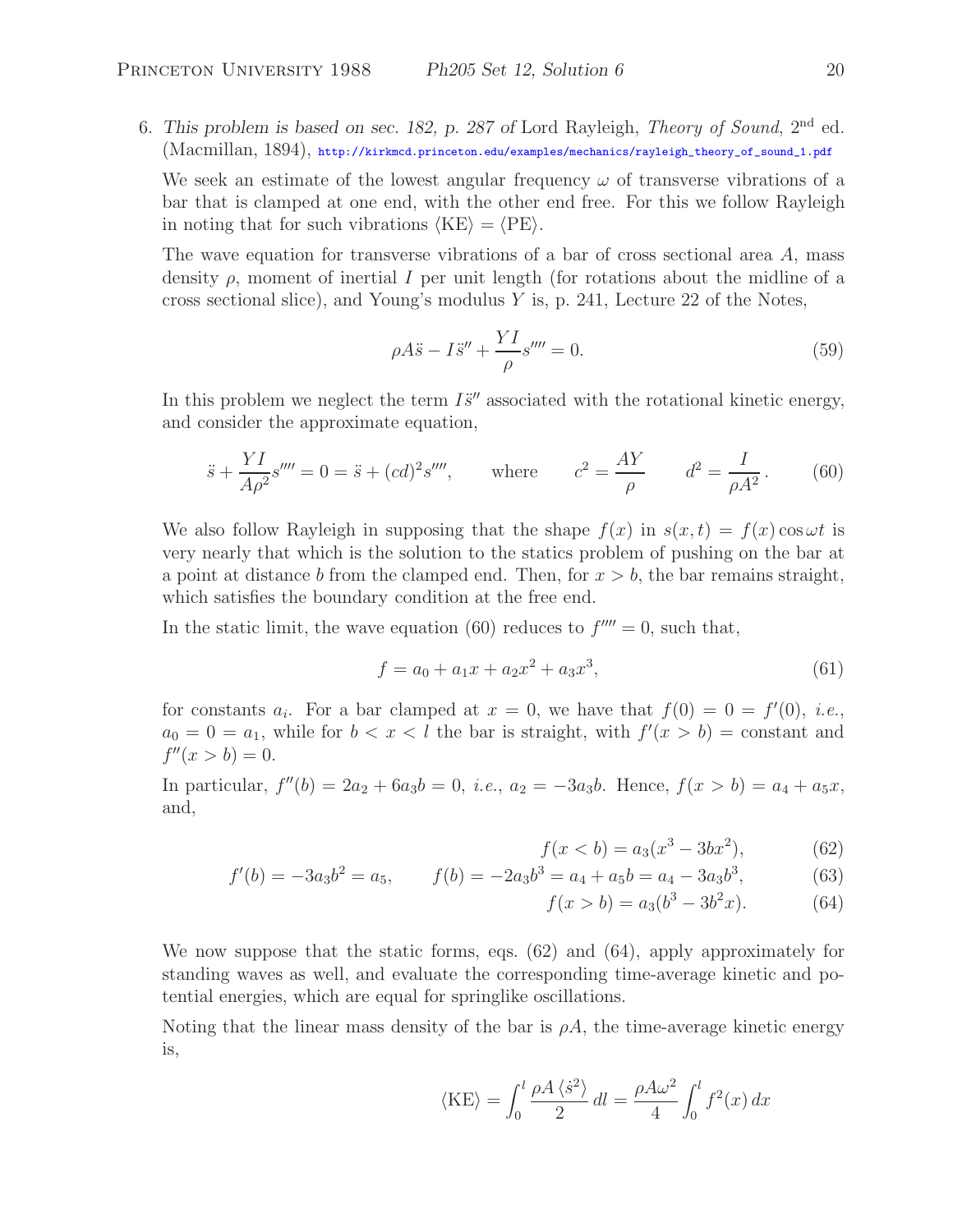$$
= \frac{\rho a_3^2 A \omega^2}{4} \int_0^b (x^6 - 6bx^5 + 9b^2x^4) dx + \frac{\rho a_3^2 A \omega^2}{4} \int_b^l (b^6 - 6b^5x + 9b^4x^2) dx
$$
  

$$
= \frac{\rho a_3^2 A \omega^2}{4} \left[ \frac{b^7}{7} - b^7 + \frac{9b^7}{5} + b^6(l - b) - 3b^5(l^2 - b^2) + 3b^4(l^3 - b^3) \right]
$$
  

$$
= \frac{\rho a_3^2 b^4 A \omega^2}{4} \left( 3l^3 - 3bl^2 + b^2l - \frac{2b^3}{35} \right). \tag{65}
$$

From p. 240 of the Notes, the potential energy is  $PE = (YI/2\rho) \int_0^l (s'')^2 dx$ , so the time-average potential energy is,

$$
\langle PE \rangle = \frac{IY}{2\rho} \int_0^l \left\langle s''^2 \right\rangle dl = \frac{IYa_3^2}{4\rho} \int_0^l f''^2(x) \, dx = \frac{IYa_3^2}{4\rho} \int_0^b 36(x^2 - 2bx + b^2) \, dx
$$

$$
= \frac{IYa_3^2}{4\rho} (12b^3 - 36b^3 + 36b^3) = \frac{3IYa_3^2b^3}{4\rho}. \tag{66}
$$

Equating the time-average kinetic and potential energies, we find,

$$
\frac{1}{\omega^2} = \frac{\rho^2 bA}{3IY} \left( 3l^3 - 3bl^2 + b^2l - \frac{2b^3}{35} \right) = \frac{l^4}{12c^2d^2} \left( \frac{3b}{l} - \frac{3b^2}{l^2} + \frac{b^3}{l^3} - \frac{2b^4}{35l^4} \right) ,\tag{67}
$$

with c and d as in eq.  $(60)$ .

To find the lowest angular frequency  $\omega$ , we maximize eq. (67) with respect to b, which leads to the cubic equation,

$$
3 - 6\frac{b}{l} + \frac{3b^2}{l^2} - \frac{8b^3}{35l^3} = 0.
$$
\n(68)

Using Wolfram Alpha, we find that  $b/l \approx 0.802$ , and  $\omega \approx 3.512cd/l^2$ . *There are 2 other roots of eq. (68) with*  $b/l > 1$ *.* 

The problem is briefly discussed in prob. 6, §25, p. 117 of L.D. Landau and E.M. Lifshitz, *Theory of Elasticity*, 2nd ed. (Pergamon, 1970),

http://kirkmcd.princeton.edu/examples/mechanics/landau\_e\_70.pdf, who find that  $\omega = a^2 c d/l^2$  where  $\cos a \cosh a = -1$  *i.e.*,  $a^2 = 3.516$  (in close agreement with the above result).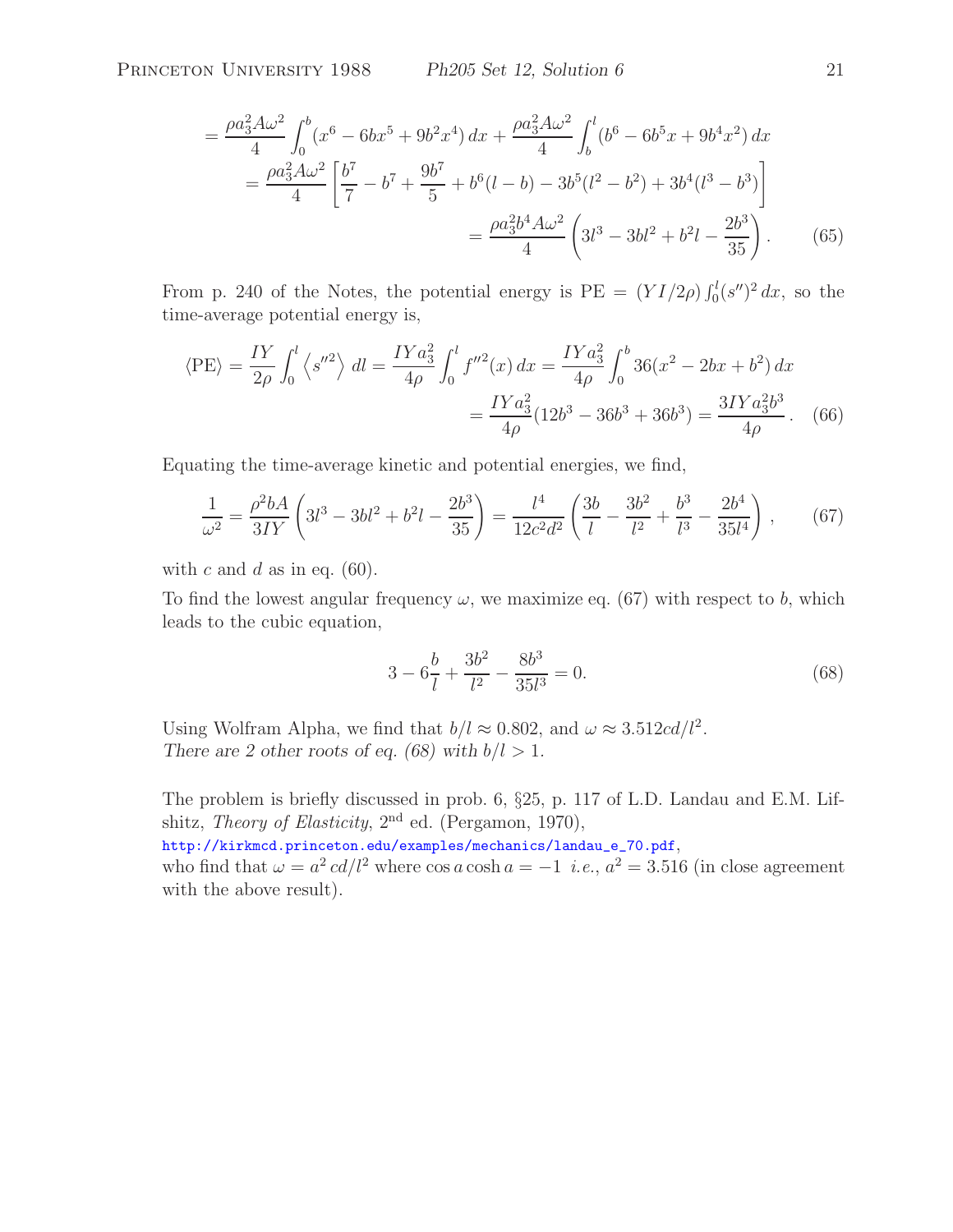7. We consider the in-plane vibrations of an elastic ring of central radius  $r_0$  in which the centerline does not stretch or compress. We also neglect possible shearing motions, as well as the kinetic energy of rotations of volume elements of the ring.

Then, a wedge-shaped volume element, centered on polar coordinates  $r_0$  and  $\theta$  has displaced coordinates  $r_0 + \delta r$  and  $\theta + \delta \theta$ .

A short segment of length  $r_0 d\theta$  on the undisplaced centerline has displaced length related by

$$
ds^2 = d(\delta r)^2 + (r_0 + \delta r)^2 [d\theta + d(\delta \theta)]^2 \approx r_0^2 d\theta^2 + 2r_0^2 d\theta d(\delta \theta) + 2r_0 \delta r d\theta,
$$
 (69)

to first order in the very small quantities  $\delta r$  and  $d(\delta \theta) \approx \delta (d\theta)$ . The condition that the centerline does not stretch or compress implies that  $ds^2$  remains  $r_0^2 d\theta^2$ , and hence,

$$
r_0 d(\delta \theta) + \delta r d\theta = 0, \qquad \delta r = -r_0 \frac{d(\delta \theta)}{d\theta} \equiv -r_0 (\delta \theta)'.
$$
 (70)

The kinetic energy of the vibrating ring, of mass density  $\rho$  and cross-sectional area A, is,

$$
T = \int_0^{2\pi} \frac{\rho A}{2} \left[ (\delta \dot{r})^2 + r_0^2 (\delta \dot{\theta})^2 \right] r_0 \, d\theta = \frac{\rho A r_0^3}{2} \int_0^{2\pi} \left[ (\delta \dot{\theta}')^2 + (\delta \dot{\theta})^2 \right] \, d\theta. \tag{71}
$$

We recall from p. 239 of the Notes that the potential energy for transverse vibrations of a bar that is straight when at rest can be written as,

$$
V = \int \frac{YI}{2\rho R^2} dx,\tag{72}
$$

where Y is the Young's modulus, I is the moment of inertia per unit length of a transverse section about the centerline at rest, R is the radius of curvature of the displaced centerline, and  $x$  is measured along the centerline at rest. For a circular ring, eq. (72) must be approximately true, with  $x = r_0 d\theta$ ,

$$
V \approx \int_0^{2\pi} \frac{YI}{2\rho R^2} r_0 d\theta. \tag{73}
$$

The radius of curvature R of the centerline is given in polar coordinates as,<sup>3</sup>

$$
\frac{1}{R} = \frac{1 + 2(r')^2/r^2 - (r'')/r}{r(1 + (r')^2/r^2)^{3/2}}.
$$
\n(74)

In the approximate eq. (73) for the potential energy of the deformed ring, we should not use the "exact" expression  $(74)$  for the radius of curvature R, but an approximation. It turns out that it is appropriate to write,

$$
\frac{1}{R} \approx \frac{1 + 2(r')^2/r^2 - (r'')/r}{r} = \frac{1}{r} + \frac{d^2}{d\theta^2} \frac{1}{r}.
$$
\n(75)

 $3$ See, for example, eq. (6) of https://mathworld.wolfram.com/RadiusofCurvature.html.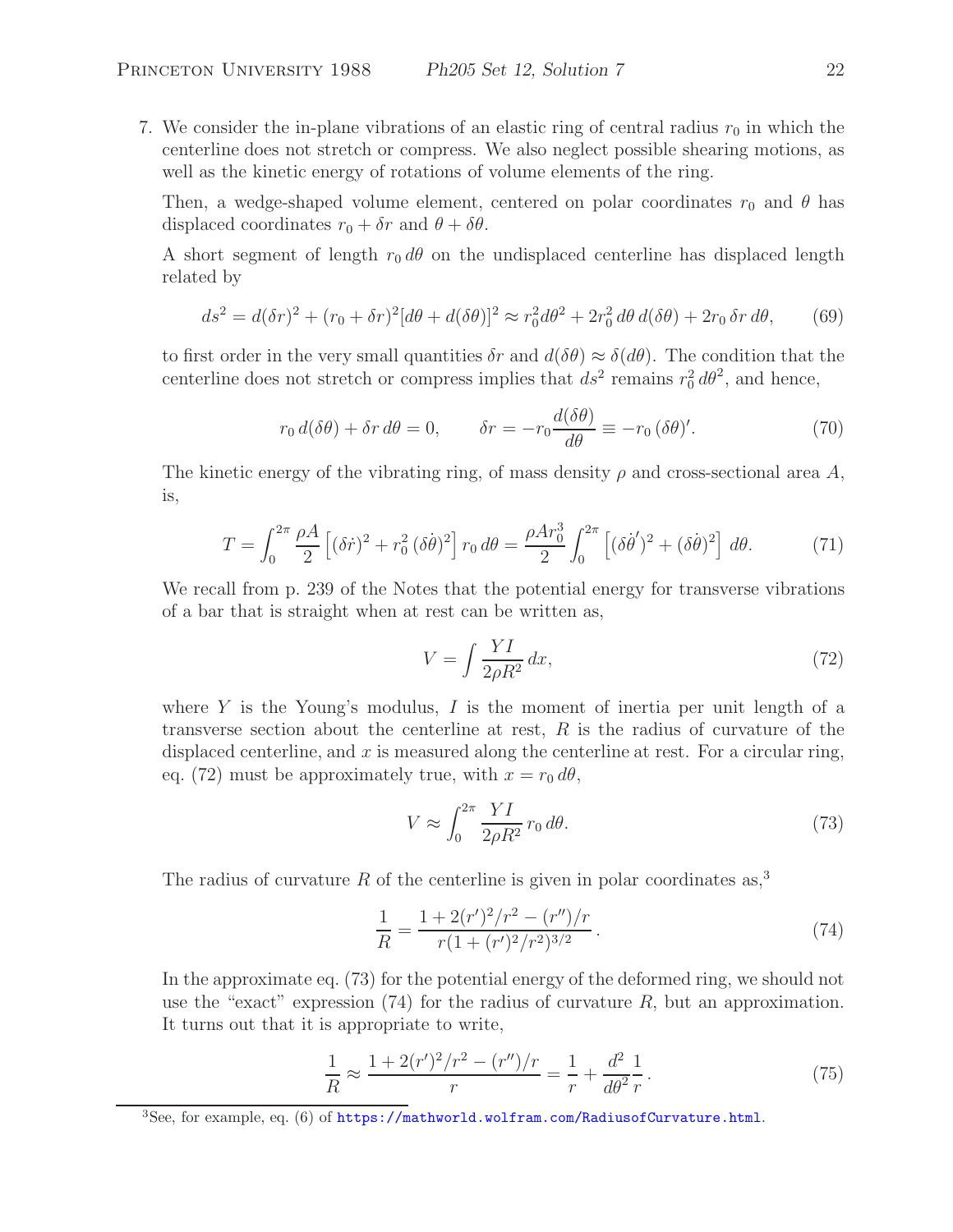For  $r = r_0 + \delta r$ , recalling (70),

$$
\frac{1}{r} = \frac{1}{r_0 + \delta r} \approx \frac{1}{r_0} \left( 1 - \frac{\delta r}{r_0} \right) = \frac{1}{r_0} [1 + (\delta \theta)'],\tag{76}
$$

$$
\frac{1}{R} \approx \frac{1}{r} + \frac{d^2}{d\theta^2} \frac{1}{r} \approx \frac{1}{r_0} \left[ 1 + (\delta\theta)' + (\delta\theta)'' \right].
$$
 (77)

*An alternative argument is given in* H. Lamb, Proc. London Math. Soc. **19**, 365 (1888), http://kirkmcd.princeton.edu/examples/mechanics/lamb\_plms\_19\_365\_87.pdf

Hence, the Lagrangian for the vibrating ring is,

$$
L = T - V = \frac{\rho A r_0^3}{2} \int_0^{2\pi} \left[ (\delta \dot{\theta}')^2 + (\delta \dot{\theta})^2 \right] d\theta - \frac{Y I}{2 \rho r_0} \int_0^{2\pi} \left[ 1 + (\delta \theta)' + (\delta \theta)'' \right]^2 d\theta
$$

$$
\equiv \int_0^l \mathcal{L} \, dx. \tag{78}
$$

To obtain the equation of motion of the vibrating ring, we apply Hamilton's principle that  $\delta \int \mathcal{L} dt = 0$  for small variations of the centerline  $s + \eta$  about the equilibrium circular line s. In the resulting variational equation, we integrate the various terms by parts (multiple times if necessary, as on pp. 240-241, Lecture 22 of the Notes) and apply appropriate boundary conditions to find that,

$$
-\frac{d}{dt}\frac{\partial \mathcal{L}}{\partial \delta \dot{\theta}} - \frac{d^2}{d\theta \, dt} \frac{\partial \mathcal{L}}{\partial (\delta \dot{\theta})'} - \frac{d}{d\theta} \frac{\partial \mathcal{L}}{\partial (\delta \theta)'} - \frac{d^3}{d\theta^3} \frac{\partial \mathcal{L}}{\partial (\delta \theta)'''} = 0, \qquad (79)
$$

$$
-\rho Ar_0^3 \delta\ddot{\theta} + \rho Ar_0^3 (\delta\ddot{\theta})'' + \frac{YI}{\rho r_0} [(\delta\theta)'' + (\delta\theta)'''] + \frac{YI}{\rho r_0} [(\delta\theta)'''' + (\delta\theta)'''''] = 0, \qquad (80)
$$

$$
\delta\ddot{\theta} - (\delta\ddot{\theta})'' - \frac{YI}{\rho^2 Ar_0^4} \left[ (\delta\theta)'' + 2(\delta\theta)'''' + (\delta\theta)'''''' \right] = 0. \tag{81}
$$

For an in-plane vibrational mode of the form  $\delta\theta = a \cos n\theta \cos \omega t$ , we have,

$$
-\omega^2 - n^2 \omega^2 - \frac{YI}{\rho^2 A r_0^4}(-n^2 + 2n^4 - n^6) = 0,
$$
\n(82)

$$
\omega^2 = \frac{YI}{\rho^2 Ar_0^4} \frac{n^2(n^2 - 1)^2}{n^2 + 1}.
$$
\n(83)

The modes with  $n = 0$  and 1 are suppressed:

 $n = 0 \Rightarrow$  rotation of the ring with no deformation;

 $n = 1 \Rightarrow$  translation of the ring with no deformation.

This problem was first solved, by other methods, in R. Hoppe, J. Reine Angew. Math. **73**, 158 (1871), http://kirkmcd.princeton.edu/examples/mechanics/hoppe\_jram\_73\_158\_71.pdf

The minor effects of shear, and of rotational kinetic energy, and the more significant effects when  $\delta r/r_0$  is substantial, are discussed, for example, in R.S. Seidel and E.A. Erdelyi, J. Eng. Ind. **86**, 240 (1964),

http://kirkmcd.princeton.edu/examples/mechanics/seidel\_jei\_86\_240\_64.pdf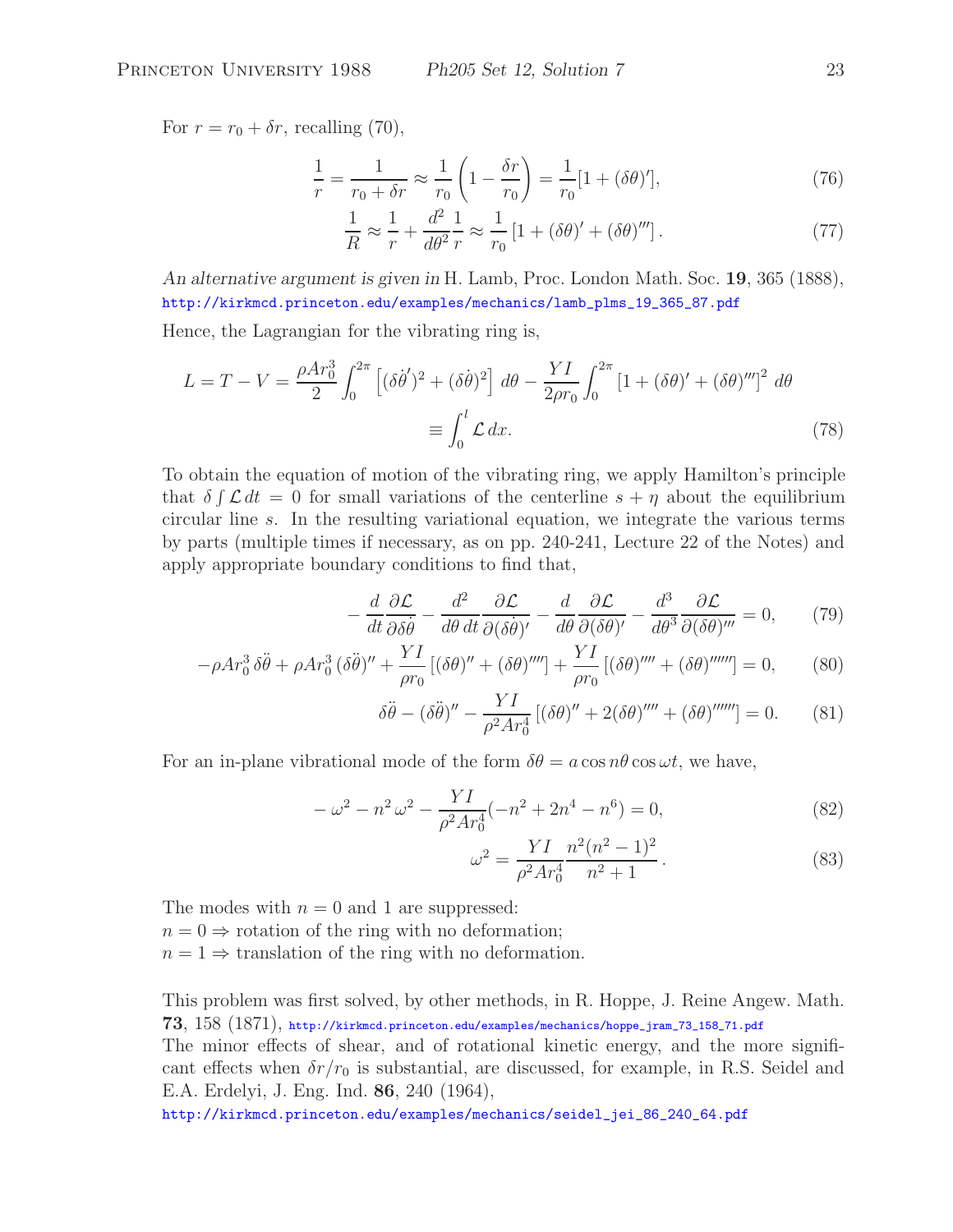8. We consider a square drum head of edge length l, mass density  $\rho_0$  per unit area and surface tension T. A small mass M is attached at  $(x, y)=(a, b)$  from one corner.

As on p. 246, Lecture 22 of the Notes, the normal modes of out-of-plane oscillations of a square drum/membrane (clamped along its edges) in the absence of the mass  $m$ have the form,

$$
s_{m,n}(x,y,t) = f_{m,n}(x,y)\cos\omega_{m,n}t, \qquad f_{m,n} = a_{m,n}\sin\frac{m\pi x}{l}\sin\frac{n\pi y}{l}, \qquad (84)
$$

$$
\omega_{m,n}^2 = \frac{T}{\rho_0} \left[ \left( \frac{m\pi}{l} \right)^2 + \left( \frac{b\pi}{l} \right)^2 \right].
$$
 (85)

Note that modes  $m, n$  and  $n, m$  have the same frequency, so any linear combination,

$$
\frac{Af_{m,n} + Bf_{n,m}}{\sqrt{A^2 + B^2}} \cos \omega_{m,n} t,
$$
\n(86)

is also a normal mode (in the absence of mass  $m$ ).

When mass  $M$  is attached, the mode 1,1 is still a normal mode. However, the degenerate *(i.e.*, having the same frequency) modes 1,2 and 2,1 are no longer normal modes. Rather, a mode of frequency  $\omega_{1,2}$ , which we denote as  $2a$ , is such that mass M remains at rest, while other normal mode of frequency  $\omega_{1,2}$ , denoted as 2b, is orthogonal to mode 2a.

The mode 2a obeys,

$$
0 = Af_{1,2}(a, b) + Bf_{2,1}(a, b) = Aa_2 \sin \frac{\pi a}{l} \sin \frac{2\pi b}{l} + Ba_2 \sin \frac{2\pi a}{l} \sin \frac{\pi b}{l},
$$
 (87)

$$
A = a_2 C \sin \frac{2\pi a}{l} \sin \frac{\pi b}{l}, \qquad B = -a_2 C \sin \frac{\pi a}{l} \sin \frac{2\pi b}{l}, \qquad (88)
$$

$$
C = \frac{1}{\sqrt{\sin^2 \frac{2\pi a}{l} \sin^2 \frac{\pi b}{l} + \sin^2 \frac{\pi a}{l} \sin^2 \frac{2\pi b}{l}}},
$$
(89)

and the orthogonal mode, 2b, has  $A' = -B$ ,  $B' = A$ . That is,

$$
f_{2a} = a_2 C \sin \frac{2\pi a}{l} \sin \frac{\pi b}{l} \sin \frac{\pi x}{l} \sin \frac{2\pi y}{l} - a_2 C \sin \frac{\pi a}{l} \sin \frac{2\pi b}{l} \sin \frac{2\pi x}{l} \sin \frac{\pi y}{l}, \quad (90)
$$

$$
f_{2b} = a_2 C \sin \frac{\pi a}{l} \sin \frac{2\pi b}{l} \sin \frac{\pi x}{l} \sin \frac{2\pi y}{l} + a_2 C \sin \frac{2\pi a}{l} \sin \frac{\pi b}{l} \sin \frac{2\pi x}{l} \sin \frac{\pi y}{l}.
$$
 (91)



We estimate the angular frequencies of the normal modes in the presence of mass  $m$ via Rayleigh's perturbation method, sketched on p. 236, Lecture 22 of the Notes.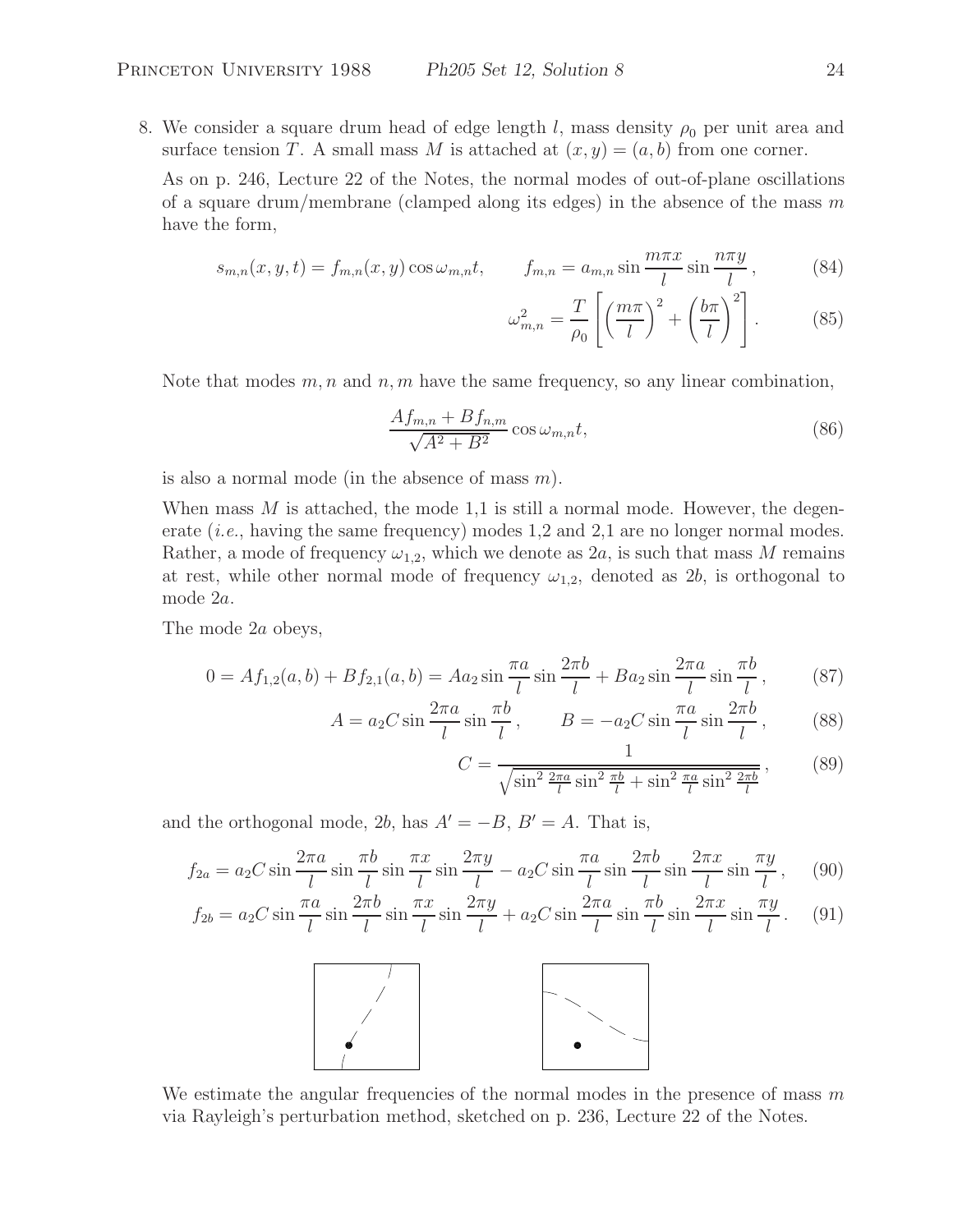To extend this method to waves on a 2-d membrane, we recall its essence to be that the time-average kinetic and potential energies of oscillatory modes are equal. Then, for the 2-d case we have, from p. 245, Lecture 22 of the Notes, with  $s(x, y, t) = f(x, y) \cos \Omega t$ ,

$$
\langle KE \rangle = \frac{1}{2} \int \int \frac{\Omega^2 \rho}{2} \dot{f}^2(x, y) \, dx \, dy = \langle PE \rangle = \frac{1}{2} \int \int \frac{T}{2} (f_x^2 + f_y^2) \, dx \, dy,\tag{92}
$$

where we ignore the small changes in the surface tension  $T$  during the oscillation, and  $f_x = \partial f / \partial x$ , *etc.* We also note that different modes are orthogonal, in the sense that their spatial parts,  $f(x, y)$  and  $g(x, y)$  obey,

$$
\int_0^l \int_0^l fg \, dx \, dy = 0. \tag{93}
$$

Likewise, the spatial derivatives of the modes are orthogonal,

$$
\int_0^l \int_0^l f_x g_x \, dx \, dy = 0 = \int_0^l \int_0^l f_y g_y \, dx \, dy. \tag{94}
$$

The potential energy, eq. (92), of a mode is unaffected by the perturbation,

$$
\langle PE_{m,n} \rangle = \frac{T}{4} \frac{(m^2 + n^2)\pi^2 a_{m,n}^2}{l^2} \frac{l}{2} \frac{l}{2} = \frac{(m^2 + n^2)\pi^2 a_{m,n}^2 T}{16} = \frac{a_{m,n}^2 \rho_0 l^2 \omega_{m,n}^2}{16}.
$$
 (95)

This also holds for linear combinations (86) when  $a_{m,n} = a_{n,m}$ , using the orthogonality (94) of the spatial derivatives of the modes, and recalling eqs. (89) and (91).

The perturbed mass density can be written as,

$$
\rho(x, y) = \rho_0 + \delta \rho(x, y) = \rho_0 + M \delta(x - a) \delta(y - b), \tag{97}
$$

such that the time-average kinetic energy of a perturbed mode f cos  $\Omega t$  is,

$$
\langle KE \rangle = \frac{\Omega^2 \rho_0}{4} \int_0^l \int_0^l f^2(x, y) \, dx \, dy + \frac{\Omega^2 M}{4} f^2(a, b) = \frac{\Omega^2 a^2 \rho_0 l^2}{16} + \frac{\Omega^2 M}{4} f^2(a, b) \tag{98}
$$

where a is the amplitude of the mode. This holds for modes (such as  $f_{2a}$  and  $f_{2b}$ ) (with the same amplitude a) that are linear combinations of  $f_{m,n}$  and  $f_{n,m}$ , recalling the orthogonality relation (93).

Equating  $\langle KE \rangle$  with  $\langle KE \rangle$ , the perturbed angular frequency  $\Omega$  is given by,

$$
\frac{\Omega^2 a^2 \rho_0 l^2}{16} \left( 1 + \frac{4M}{a^2 \rho_0 l^2} f^2(a, b) \right) = \langle \text{PE} \rangle , \qquad (99)
$$

$$
\Omega \approx \sqrt{\frac{16 \langle \text{PE} \rangle}{a^2 \rho_0 l^2}} \left( 1 - \frac{2M}{a^2 \rho_0 l^2} f^2(a, b) \right) = \omega \left( 1 - \frac{2M}{a^2 \rho_0 l^2} f^2(a, b) \right),\tag{100}
$$

where  $\omega$  is the unperturbed angular frequency of the mode.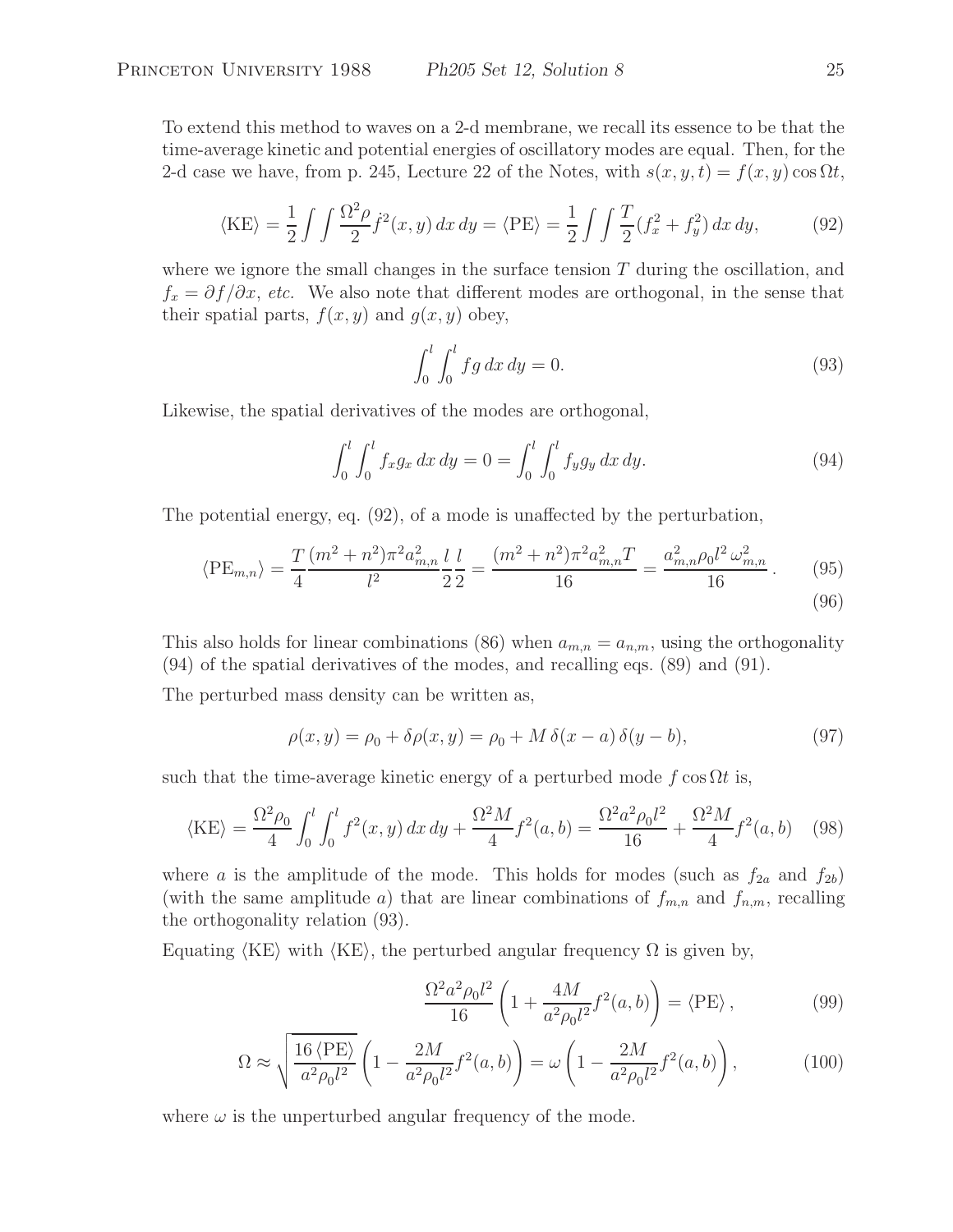Finally, we obtain,

$$
\Omega_{1,1} = \omega_{1,1} \left( 1 - \frac{2M}{a_{1,1}^2 \rho_0 l^2} f_{1,1}^2(a,b) \right) = \omega_{1,1} \left( 1 - \frac{2M}{\rho_0 l^2} \sin^2 \frac{\pi a}{l} \sin^2 \frac{\pi b}{l} \right),\tag{101}
$$

$$
\Omega_{2a} = \omega_{1,2} \left( 1 - \frac{2M}{a_2^2 \rho_0 l^2} f_{2a}^2(a, b) \right) = \omega_{1,2} = \omega_{2,1},\tag{102}
$$

$$
\Omega_{2b} = \omega_{1,2} \left( 1 - \frac{2M}{a_2^2 \rho_0 l^2} f_{2b}^2(a, b) \right) = \omega_{1,2} \left( 1 - \frac{2M}{\rho_0 l^2} \frac{(\sin^2 \frac{\pi a}{l} \sin^2 \frac{2\pi b}{l} + \sin^2 \frac{2\pi a}{l} \sin^2 \frac{\pi b}{l})^2}{\sin^2 \frac{2\pi a}{l} \sin^2 \frac{\pi b}{l} + \sin^2 \frac{\pi a}{l} \sin^2 \frac{2\pi b}{l}} \right)
$$
  
=  $\omega_{1,2} \left[ 1 - \frac{8M}{\rho_0 l^2} \sin^2 \frac{\pi a}{l} \sin^2 \frac{\pi b}{l} \left( \cos^2 \frac{\pi a}{l} + \cos^2 \frac{\pi b}{l} \right) \right],$  (103)

recalling that  $f_{2a}(a, b) = 0$ , and eqs. (89) and (91).

That is, the degeneracy of the unperturbed modes 1,2 and 2,1 has been broken by the perturbation.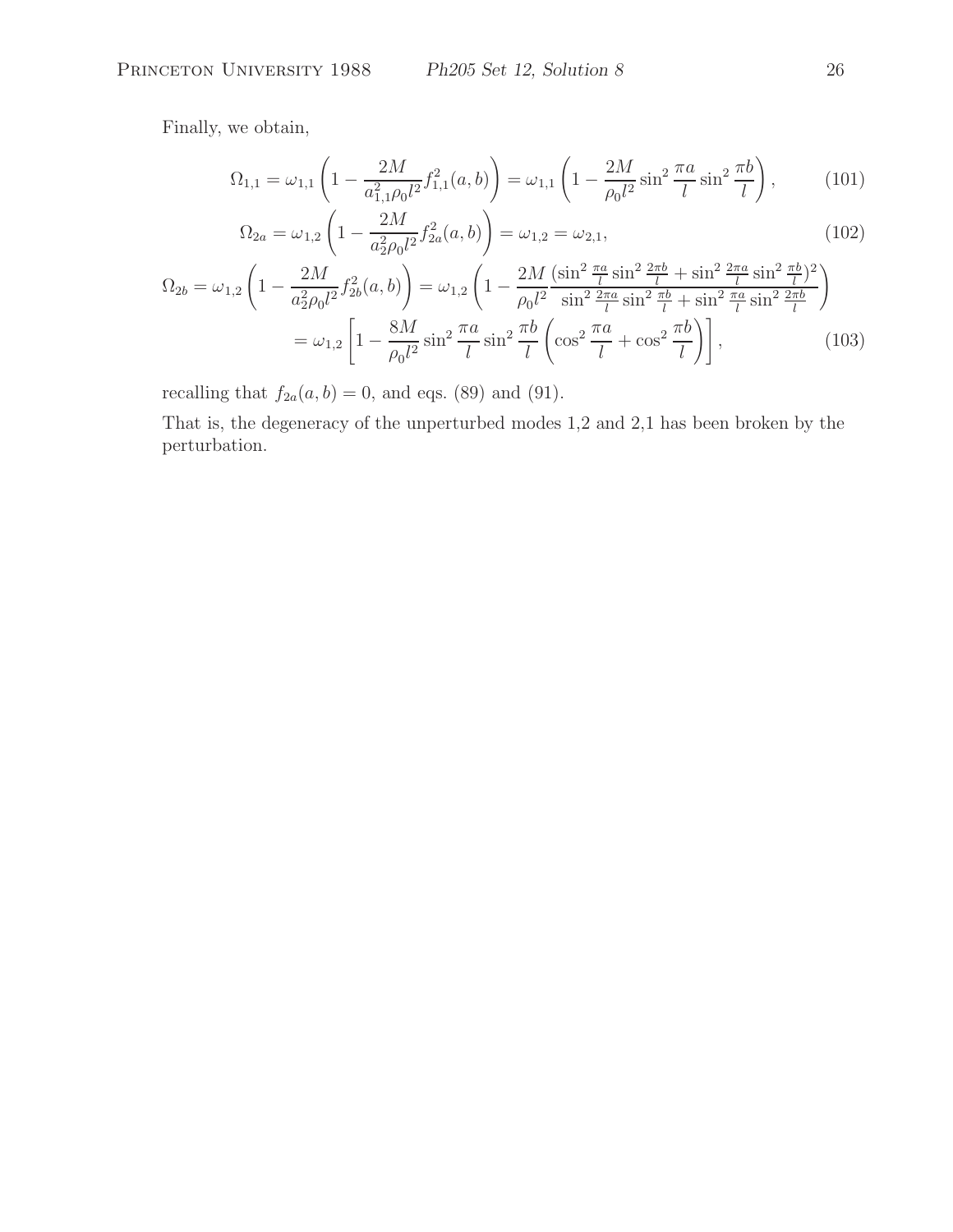9. We consider transverse vibrations of a circular membrane of radius a, mass density  $\rho$ per unit area, and surface tension T .

For an area element  $r dr d\theta$ ,  $F = ma$  for transverse displacement s is, recalling that surface tension  $T$  is a force per unit length,

$$
\rho r \, dr \, d\theta \ddot{s} = T \left( r \, d\theta \frac{\partial s}{\partial r} \bigg|_{r+dr} - r \, d\theta \frac{\partial s}{\partial r} \bigg|_{r} \right) + T \left( \frac{dr}{r} \frac{\partial s}{\partial \theta} \bigg|_{\theta+d\theta} - \frac{dr}{r} \frac{\partial s}{\partial \theta} \bigg|_{\theta} \right)
$$

$$
= T \left[ d\theta \, dr \frac{\partial}{\partial r} \left( r \frac{\partial s}{\partial r} \right) + \frac{dr}{dr} \, d\theta \frac{\partial}{\partial \theta} \left( \frac{\partial s}{\partial \theta} \right) \right] = dr \, d\theta \, T \left( r \frac{\partial^2 s}{\partial r^2} + \frac{\partial s}{\partial r} + \frac{1}{r} \frac{\partial^2 s}{\partial \theta} \right) \tag{104}
$$

$$
\frac{1}{c^2} \frac{\partial^2 s}{\partial t^2} = \frac{\partial^2 s}{\partial r^2} + \frac{1}{r} \frac{\partial s}{\partial r} + \frac{1}{r^2} \frac{\partial^2 s}{\partial \theta^2}, \quad \text{with} \quad c^2 = \frac{T}{\rho}. \quad (105)
$$

We try a separation-of-variables solution,  $s = f(r)g(\theta)h(t)$ , to the wave equation (105),

$$
\frac{fg\ddot{h}}{c^2} = \left(\frac{d^2f}{dr^2} + \frac{1}{r}\frac{df}{dr}\right)gh + f\frac{d^2g}{d\theta^2}h,\tag{106}
$$

$$
\frac{\ddot{h}}{c^2 h} = \frac{1}{f} \left( \frac{d^2 f}{dr^2} + \frac{1}{r} \frac{df}{dr} \right) + \frac{1}{gr^2} \frac{d^2 g}{d\theta^2}.
$$
\n(107)

The left side of eq. (107) depends only on t, while the right side depends only on  $r$  and theta, so each side must be constant. We choose,

$$
\frac{\ddot{h}}{c^2 h} = -\frac{\omega^2}{c^2} \equiv -k^2, \qquad h \propto \cos \omega t \text{ or } \sin \omega t.
$$
 (108)

Then, eq. (107) can be rewritten as,

$$
\frac{r^2}{f} \left( \frac{d^2 f}{dr^2} + \frac{1}{r} \frac{df}{dr} \right) + \frac{\omega^2 r^2}{c^2} = -\frac{1}{g} \frac{d^2 g}{d\theta^2}.
$$
\n(109)

The left side of eq. (109) depends only on r while the right side depends only on  $\theta$ , so each side must be constant. We choose,

$$
\frac{1}{g}\frac{d^2g}{d\theta^2} = -n^2, \qquad g \propto \cos n\theta \text{ or } \sin n\theta,
$$
\n(110)

where the condition that  $g(\theta) = g(\theta + 2\pi)$  implies that n is an integer. Now, the left side of eq. (109) can be rewritten as, with  $k = \omega/c$ 

$$
\frac{d^2f}{dr^2} + \frac{1}{r}\frac{df}{dr} + \left(k^2 - \frac{n^2}{r^2}\right)f = 0, \quad \text{or} \quad \frac{d^2f}{d(kr)^2} + \frac{1}{kr}\frac{df}{d(kr)} + \left(1 - \frac{n^2}{(kr)^2}\right)f = 0, \text{(111)}
$$

which is Bessel's equation for (integer) order  $n$ , whose solutions that are finite at the origin are the Bessel functions of the first kind,  $J_n(kr)$ .

The boundary condition that  $s(r = a) = 0$  requires that  $J_n(ka) = 0$ .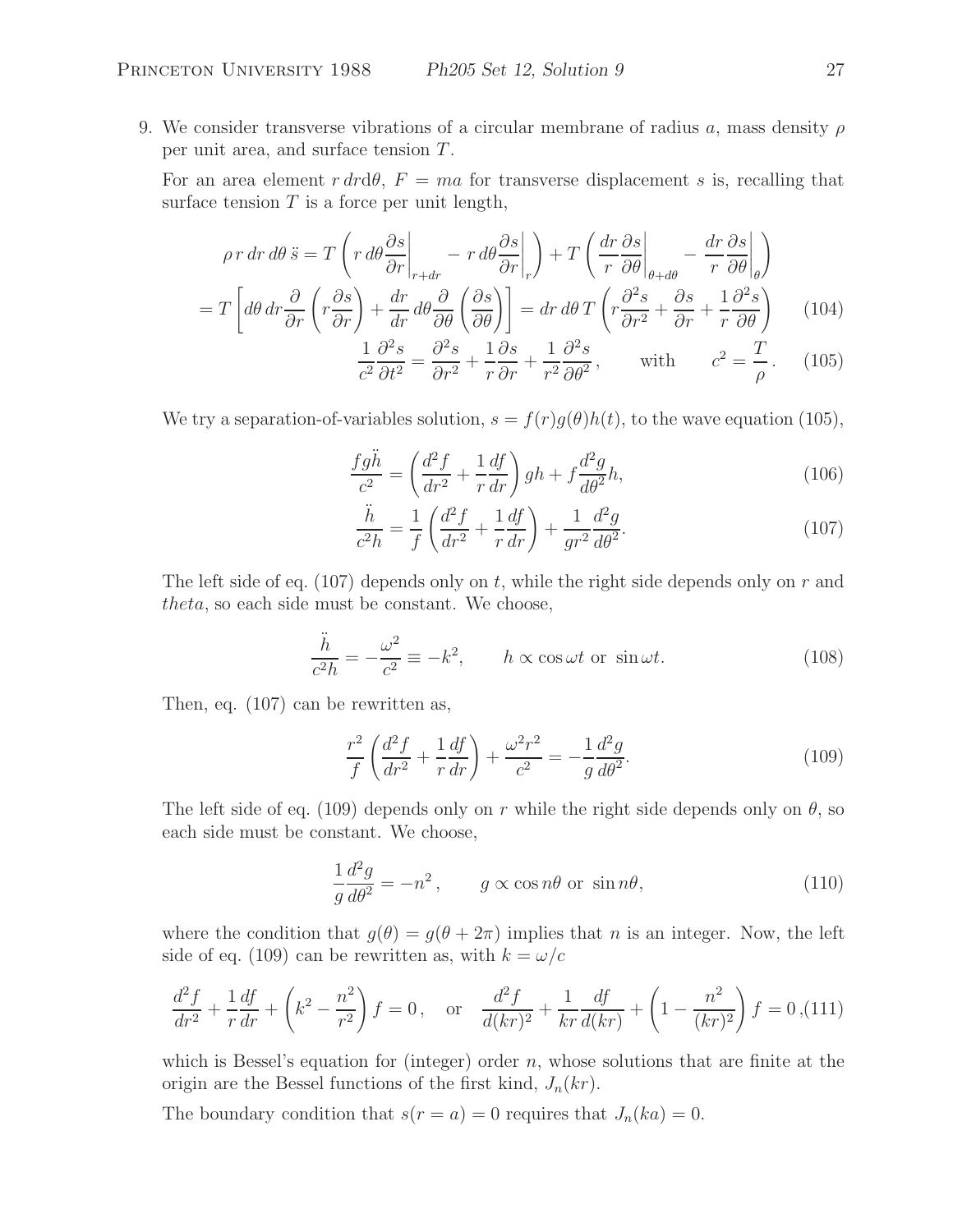The lowest frequency corresponds to the smallest ka that is a zero of a Bessel function,<sup>4</sup> which is the first zero of  $J_0$ , *i.e.*,  $ka = 2.4048$ , so the lowest frequency is,

$$
\omega = 2.4048 \frac{c}{a} \,. \tag{112}
$$

Without recourse to Bessel functions, we can estimate the lowest frequency using Rayleigh's method, pp. 235-236, Lecture 22 of the Notes.

The lowest-frequency mode will have the smoothest wavefunction, *i.e.*,  $n = 0$ , and hence have the form  $s = f(r) \cos \omega t$ . In addition to the boundary condition that  $f(a) = 0$ , the derivative of f must vanish at the origin so the waveform is smooth there. A simple polynomial form that satisfies these conditions is,

$$
f(r) = a^p - r^p,\tag{113}
$$

for some constant  $p$  (not necessarily an integer).

In Rayleigh's method, we equate the time-average kinetic and potential energies to find an expression for the angular frequency  $\omega(p)$ , which we then minimize with respect to p to find the lowest angular frequency  $\omega$ .

The kinetic energy is,

$$
KE = \frac{\rho}{2} \int_0^a r \, dr \int_0^{2\pi} d\theta \, \dot{s}^2,\tag{114}
$$

whose time-average for the form (113) is,

$$
\langle KE \rangle = \frac{2\pi \rho \omega^2}{4} \int_0^a r \, dr \left( a^{2p} - 2a^p r^p + r^{2p} \right) = \frac{\pi \rho \omega^2}{2} \left( \frac{a^{2p+2}}{2} - \frac{2a^{2p+2}}{p+2} + \frac{a^{2p+2}}{2p+2} \right)
$$
  
= 
$$
\frac{\pi \rho \, a^{2p+2} \omega^2}{4(p+1)(p+2)} ((p+1)(p+2) - 4(p+1) + p + 2) = \frac{\pi \rho \, a^{2p+2} p^2 \omega^2}{4(p+1)(p+2)} . (115)
$$

The stored potential energy is the work done by the surface tension  $T$  (assumed to be independent of the small displacement s of the membrane) in stretched it from its rest configuration,  $s = 0$ , to a nonzero  $s(r, \theta, t)$ . This equals the surface tension times (the area of the membrane at time t minus the rest area  $\pi a^2$ ),

$$
PE = T(\text{Area}(t) - \pi a^2) = T\left(\int \int dl_r dl_\theta - \pi a^2\right),\tag{116}
$$

where the arc lengths  $dl_r$  and  $dl_\theta$  bounding an area element of the membrane that is displaced from the rest element  $r dr d\theta$  are related by,

$$
(dl_r)^2 = (dr)^2 + \left(\frac{\partial s}{\partial r}\right)^2 (dr)^2, \qquad dl_r \approx \left[1 + \frac{1}{2} \left(\frac{\partial s}{\partial r}\right)^2\right] dr,\tag{117}
$$

$$
(dl_{\theta})^2 = (r \, d\theta)^2 + \left(\frac{\partial s}{\partial \theta}\right)^2 (d\theta)^2, \qquad dl_{\theta} \approx \left[1 + \frac{1}{2r^2} \left(\frac{\partial s}{\partial \theta}\right)^2\right] r \, d\theta. \tag{118}
$$

 ${}^{4}$ A table of zeroes of Bessel functions is at https://mathworld.wolfram.com/BesselFunctionZeros.html.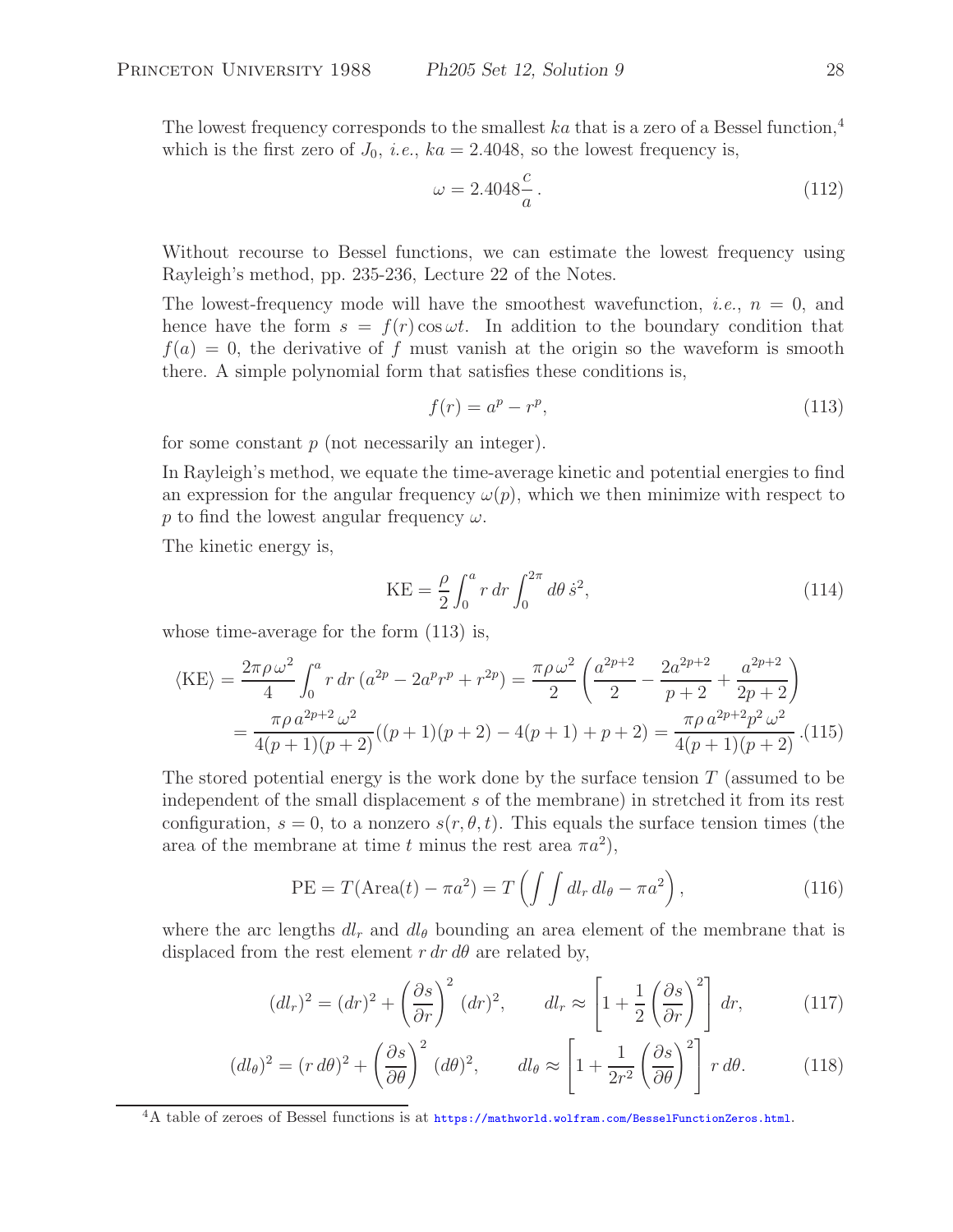Hence,

$$
PE \approx \frac{T}{2} \int_0^a r \, dr \int_0^{2\pi} d\theta \left[ \left( \frac{\partial s}{\partial r} \right)^2 + \frac{1}{r^2} \left( \frac{\partial s}{\partial \theta} \right)^2 \right]. \tag{119}
$$

The time-average potential energy for the form (113) is,

$$
\langle PE \rangle \approx \frac{2\pi T}{4} \int_0^a r \, dr \, \left( -p \, r^{p-1} \right)^2 = \frac{\pi p^2 T}{2} \frac{a^{2p}}{2p} = \frac{\pi a^{2p} \, p \, T}{4} \,. \tag{120}
$$

For oscillatory modes, we equate the time-average energies  $\langle KE \rangle$  and  $\langle PE \rangle$  of eqs. (115) and (120) to find that,

$$
\omega^2 = \frac{T}{\rho a^2} \frac{(p+1)(p+2)}{p} = \frac{T}{\rho a^2} \frac{p^2 + 3p + 2}{p} = \frac{c^2}{a^2} \left( p + 3 + \frac{2}{p} \right). \tag{121}
$$

To find the lowest frequency  $\omega$ , we minimize eq. (121) with respect to p, which implies that  $p^2 = 2$ . Then, from eq. (121) we have,

$$
\omega = \frac{c}{a} \sqrt{\sqrt{2} + 3 + \frac{2}{\sqrt{2}}} = 2.414 \frac{c}{a},\qquad(122)
$$

in good agreement with the "exact" result (112).

*Once we have the expressions (114) and (119) for the kinetic and potential energies of the vibrating membrane, we can consider the Lagrangian,*

$$
L = KE - PE = \frac{\rho}{2} \int_0^a r \, dr \int_0^{2\pi} d\theta \, \dot{s}^2 - \frac{T}{2} \int_0^a r \, dr \int_0^{2\pi} d\theta \, \left[ \left( \frac{\partial s}{\partial r} \right)^2 + \frac{1}{r^2} \left( \frac{\partial s}{\partial \theta} \right)^2 \right]
$$

$$
\equiv \int_0^l \mathcal{L} \, dx. \tag{123}
$$

The equation of motion follows from Hamilton's principle that  $\delta \int \mathcal{L} dt$  for variations  $s \rightarrow s + \eta$  around the physical displacement s, as on pp. 240-241 of the Notes,

$$
\frac{d}{dt}\frac{\partial \mathcal{L}}{\partial \dot{s}} - \frac{d}{dr}\frac{\partial \mathcal{L}}{\partial \dot{r}} - \frac{d}{d\theta}\frac{\partial \mathcal{L}}{\partial \dot{\theta}} = \frac{\partial \mathcal{L}}{\partial s},\tag{124}
$$

$$
r\rho \ddot{s} - T\frac{d}{dr}\left(r\frac{\partial s}{\partial r}\right) - \frac{T}{r}\frac{\partial^2 s}{\partial \theta^2} = 0,
$$
\n(125)

$$
\ddot{s} = \frac{T}{\rho} \left( \frac{\partial^2 s}{\partial r^2} + \frac{1}{r} \frac{\partial s}{\partial r} + \frac{\partial^2 s}{\partial \theta^2} \right),\tag{126}
$$

*as previously found in eq. (105).*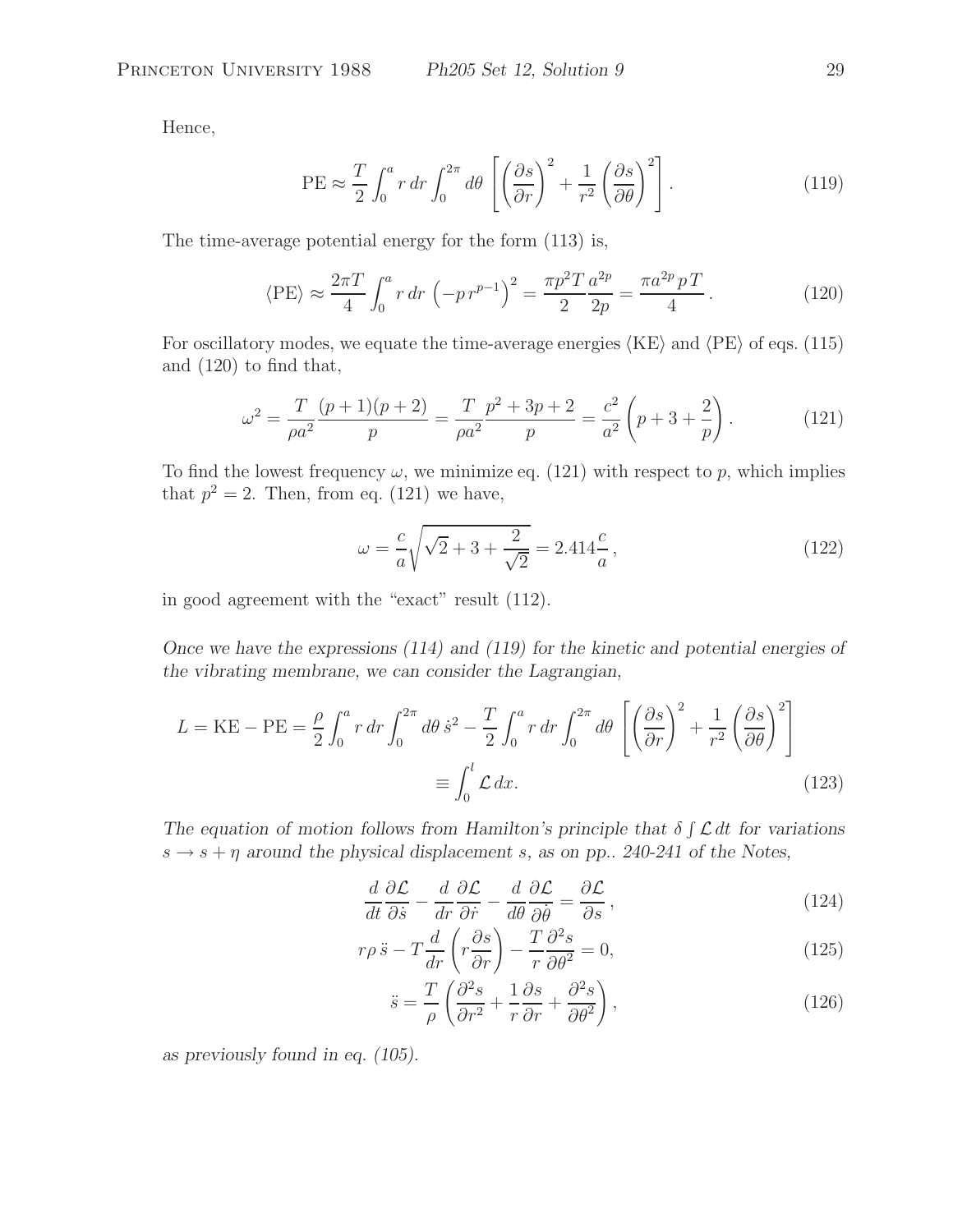10. We consider a rectangular beam of length  $l$ , width w and height h is supported at the same height at both ends. The supports do not constrain the slope of the beam at its end (such that  $s''(end) = 0$ ). Mass M is hung at distance  $x_0$  from one end.



We recall from p. 240, Lecture 22 of the Notes that the elastic potential energy of the displaced beam is,

$$
V = \frac{YI}{2\rho} \int (s'')^2 dx,\qquad(127)
$$

where  $Y$  is the Young's modulus of the beam,  $I$  is the moment of inertial per unit length of a cross section of the beam about its horizontal midline, and  $\rho$  is the mass density per unit length.

Ignoring the deflection of the beam due to its own weight, and ignoring the variation in the deflection across the width of the beam, the Lagrangian of the system can be written as,

$$
L = T - V_{\text{total}} = \int_0^l \left[ \rho A(\ddot{s})^2 - \frac{YI}{2\rho} \int (s'')^2 - Mg s \delta(x - x_0) \right] dx \equiv \int_0^l \mathcal{L} \, dx, \tag{128}
$$

taking displacement s to be positive downwards, and A to be the area of the cross section of the beam. Using Hamilton's principle, the equation of motion is,

$$
\frac{d}{dt}\frac{\partial \mathcal{L}}{\partial \dot{s}} - \frac{d^2}{dt dx} \frac{\partial \mathcal{L}}{\partial \dot{s}'} - \frac{d^2}{dx^2} \frac{\partial \mathcal{L}}{\partial s''} = \frac{\partial \mathcal{L}}{\partial s},\tag{129}
$$

$$
\rho A \ddot{s} - I \ddot{s}'' + \frac{Y I}{\rho} s''' = Mg \,\delta(x - x_0). \tag{130}
$$

For static equilibrium, this reduces to,

$$
s^{\prime\prime\prime\prime} = \frac{Mg\rho}{YI} \delta(x - x_0). \tag{131}
$$

The displacement  $s(x)$ , which vanishes at  $x = 0$  and at  $x = l$ , can be written as a Fourier series of the form,

$$
s(x) = \sum_{n} A_n \sin \frac{n\pi x}{l}.
$$
 (132)

The equation of motion (131) then tells us,

$$
\sum_{n} \left(\frac{n\pi}{l}\right)^{4} A_{n} \sin \frac{n\pi x}{l} = \frac{Mg\rho}{YI} \delta(x - x_{0}).
$$
\n(133)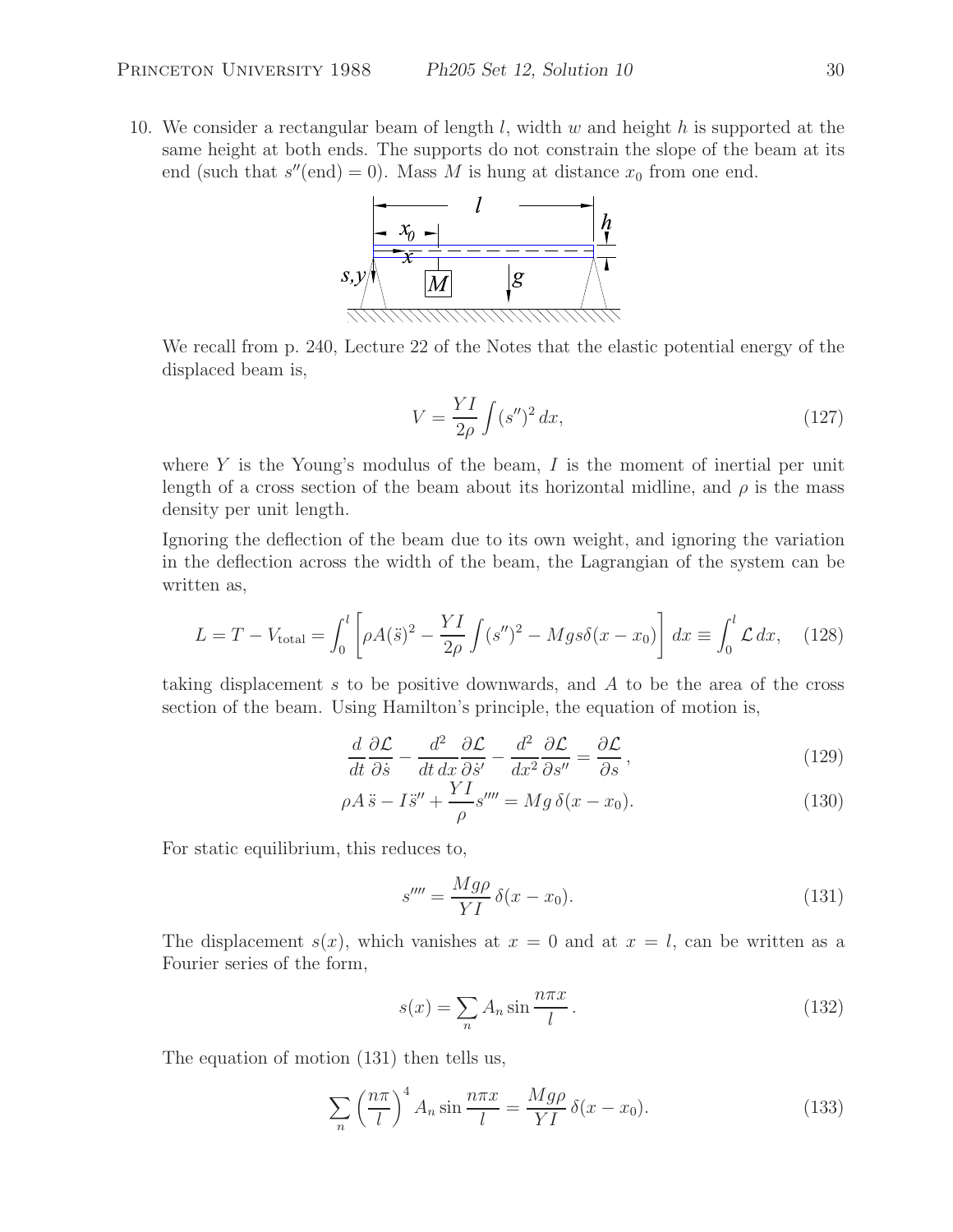To evaluate the Fourier coefficients  $A_n$ , we multiply eq. (133) by  $\sin m\pi x/l$  and integrate from  $0$  to  $l$ ,

$$
\sum_{n} \left(\frac{n\pi}{l}\right)^{4} A_{n} \int_{0}^{l} \sin\frac{m\pi x}{l} \sin\frac{n\pi x}{l} dx = \frac{l}{2} \sum_{n} \delta_{mn} \left(\frac{n\pi}{l}\right)^{4} A_{n} = \frac{l}{2} \left(\frac{m\pi}{l}\right)^{4} A_{m}
$$

$$
= \frac{Mg\rho}{YI} \int_{0}^{l} \sin\frac{m\pi x}{l} \delta(x - x_{0}) dx = \frac{Mg\rho}{YI} \sin\frac{m\pi x_{0}}{l}, \quad (134)
$$

$$
A_{n} = \frac{2}{l} \left(\frac{l}{n\pi}\right)^{4} \frac{Mg\rho}{YI} \sin\frac{n\pi x_{0}}{l}. \quad (135)
$$

The moment of inertia  $I$  per unit length is given by,

$$
I = \int_{-h/2}^{h/2} \rho w y^2 dy = \frac{\rho w h^3}{12},
$$
\n(136)

so the Fourier series for the displacement is,

$$
s(x) = \frac{24Mgl^3}{\pi^4 Ywh^3} \sum_{n} \frac{1}{n^4} \sin \frac{n\pi x_0}{l} \sin \frac{n\pi x}{l}.
$$
 (137)

The terms go as  $1/n^4$ , so the series converges quickly.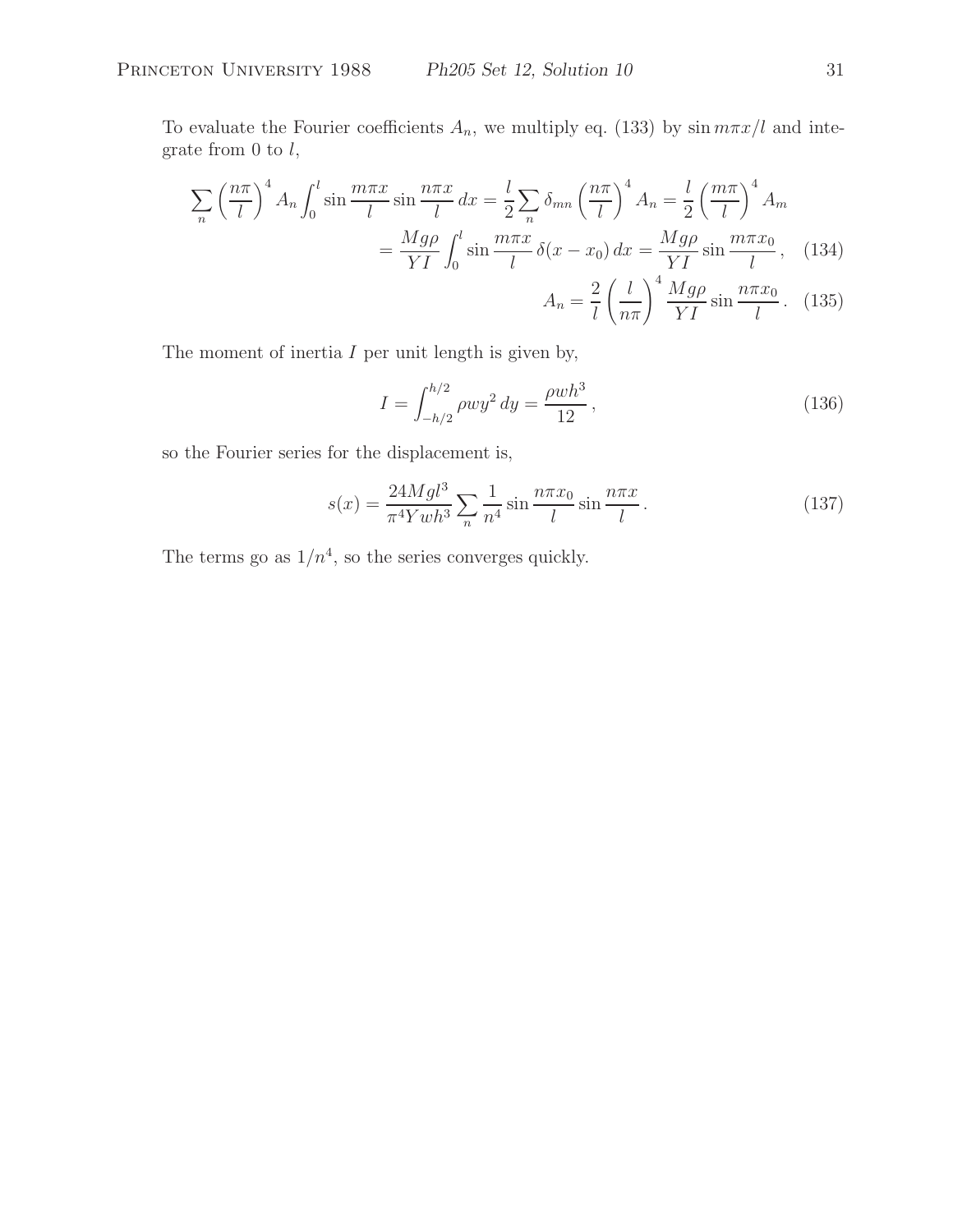### 11. **Charlie Chaplin's Cane**

This problem was first solved by Euler (1744), sec. 25 of, http://kirkmcd.princeton.edu/examples/mechanics/euler\_E065g\_44.pdf http://kirkmcd.princeton.edu/examples/mechanics/euler\_E065g\_44\_english.pdf This solution is abstracted from § 17-21 of Landau and Lifshitz, *Theory of Elasticity*, http://kirkmcd.princeton.edu/examples/mechanics/landau\_e\_70.pdf



For compressive force  $F$ , less than the critical force  $F_{\text{crit}}$  on the cane/beam, extending over  $0 < x < l$ , it remains straight. At the critical force, any small transverse displacement, of the form,

$$
s(x) = s_0 \sin \frac{\pi x}{l},\tag{138}
$$

in the  $x-y$  plane is also at static equilibrium. Therefore, the solution investigates the conditions for static equilibrium of such a displacement.

For this, both the total force and torque on any segment of the beam must be zero.

On p. 239, Lecture 22 of the Notes we found that the potential energy stored in a short section of length dl of a bent, elastic beam is,

$$
dV = \frac{YI}{2\rho} \frac{dl}{R^2},\tag{139}
$$

where Y is Young's modulus of elasticity, I is the moment of inertia per unit length of a cross section of the beam about its midline,<sup>5</sup>  $\rho$  is (volume) mass density and  $1/R \approx$  $s''$  is the radius of curvature of the displacement s from the undisturbed (straight) configuration.

Reviewing the argument leading to eq. (139), we see that,

$$
\mathbf{B} = \frac{YI\hat{\mathbf{z}}}{\rho R} \approx \frac{YIs''\hat{\mathbf{z}}}{\rho},\tag{140}
$$

is the torque (often called the *bending moment*) about the centerline of a cross-sectional slice, due to the internal forces acting over positive-x side of its area (for a beam along x when undisturbed).

For a short segment of the beam, bounded by the cross sections at x and  $x + dx$  when undeflected, the total torque due to the bending moments acting on the two cross sections is  $d\mathbf{B} = \mathbf{B}(x + dx) - \mathbf{B}(x)$ .

<sup>&</sup>lt;sup>5</sup>Many authors, including Landau, define I as our  $I/\rho$ .